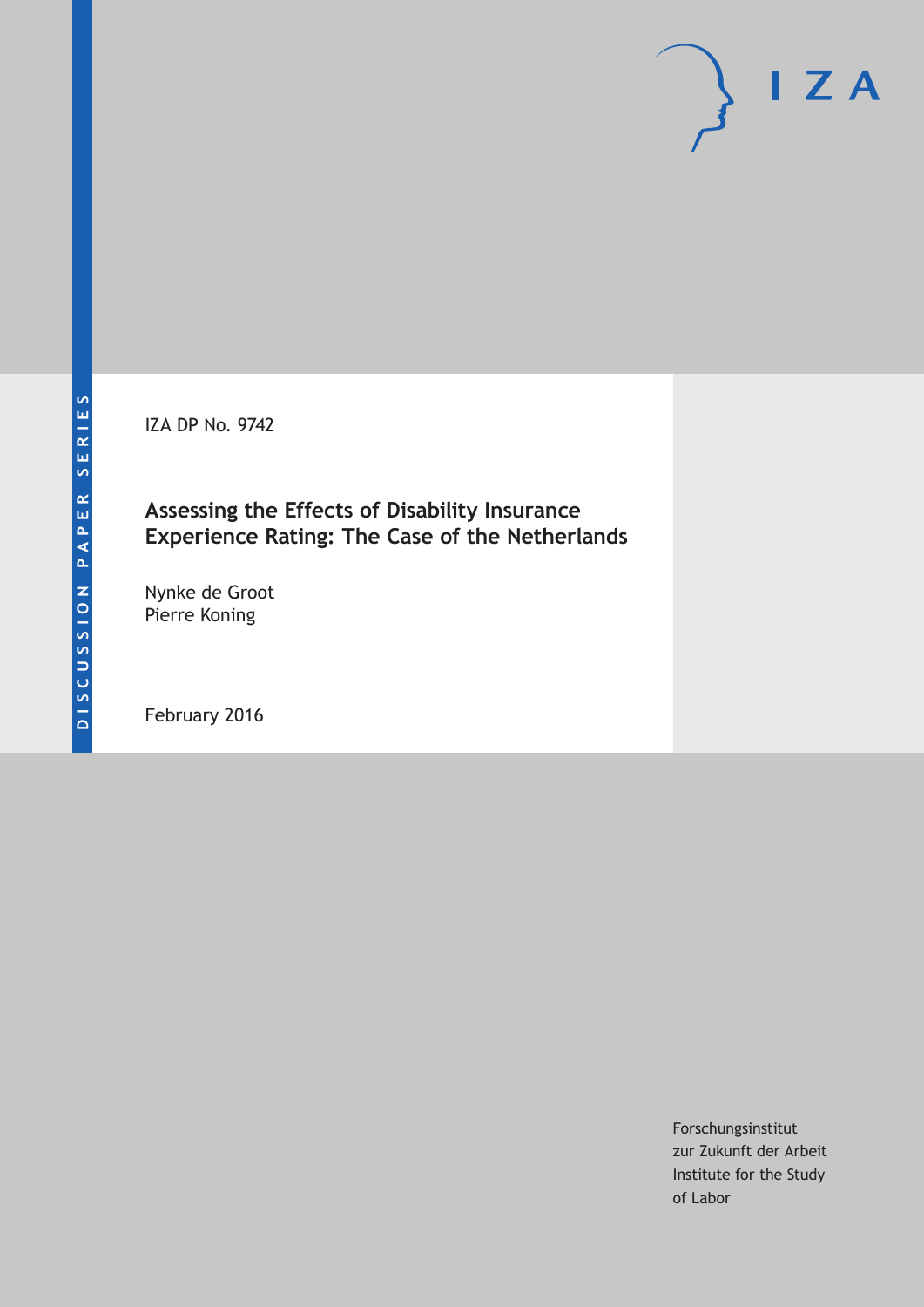# **Assessing the Effects of Disability Insurance Experience Rating: The Case of the Netherlands**

# **Nynke de Groot**

*VU University Amsterdam* 

## **Pierre Koning**

*Leiden University, VU University Amsterdam, IZA and Tinbergen Institute* 

### Discussion Paper No. 9742 February 2016

IZA

P.O. Box 7240 53072 Bonn **Germany** 

Phone: +49-228-3894-0 Fax: +49-228-3894-180 E-mail: iza@iza.org

Any opinions expressed here are those of the author(s) and not those of IZA. Research published in this series may include views on policy, but the institute itself takes no institutional policy positions. The IZA research network is committed to the IZA Guiding Principles of Research Integrity.

The Institute for the Study of Labor (IZA) in Bonn is a local and virtual international research center and a place of communication between science, politics and business. IZA is an independent nonprofit organization supported by Deutsche Post Foundation. The center is associated with the University of Bonn and offers a stimulating research environment through its international network, workshops and conferences, data service, project support, research visits and doctoral program. IZA engages in (i) original and internationally competitive research in all fields of labor economics, (ii) development of policy concepts, and (iii) dissemination of research results and concepts to the interested public.

IZA Discussion Papers often represent preliminary work and are circulated to encourage discussion. Citation of such a paper should account for its provisional character. A revised version may be available directly from the author.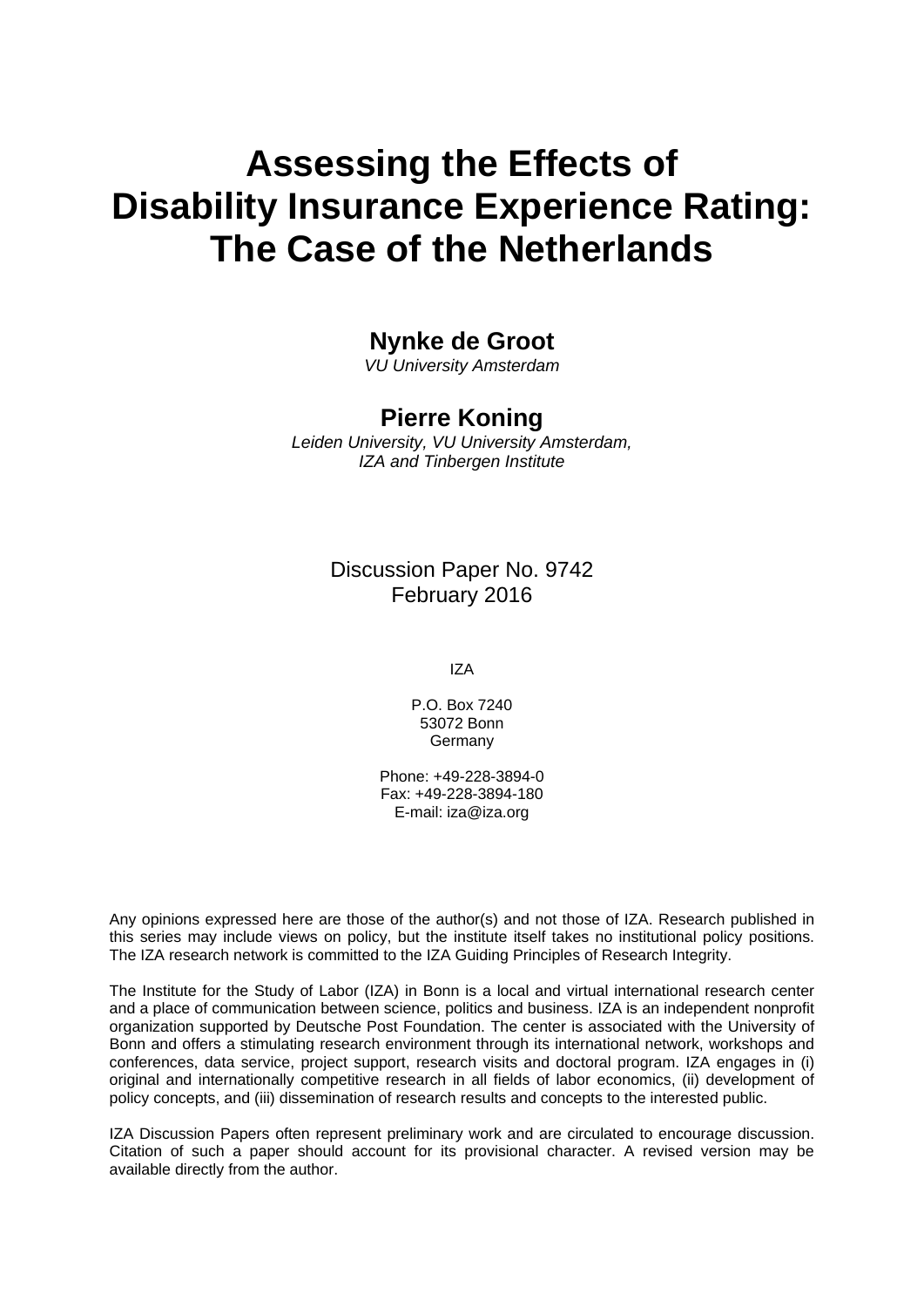IZA Discussion Paper No. 9742 February 2016

# **ABSTRACT**

# **Assessing the Effects of Disability Insurance Experience Rating: The Case of the Netherlands\***

Experience rated Disability Insurance (DI) premiums are often advocated as a means to stimulate firms to reduce DI inflow and increase DI outflow. To assess the size of these intended effects of experience rating, this study provides an empirical analysis of the effects of DI experience rating in the Netherlands. We use a difference-in-difference approach with administrative matched firm and worker data that exploits the removal of experience rating for small firms in 2003 and 2004. According to our results, removing experience rating caused an increase of DI inflow of about 7% for small firms, while DI outflow decreased by 12% as a result of the reform. We argue that these effects were largely confined to the sickness period that preceded the DI claims assessment, as well as the first year of DI benefit receipt.

JEL Classification: H22, I12, C23

Keywords: disability insurance, experience rating, differences-in-differences

Corresponding author:

 $\overline{\phantom{a}}$ 

Nynke de Groot Department of Economics VU University Amsterdam De Boelelaan 1105 1081 HV Amsterdam The Netherlands E-mail: nynke.de.groot@vu.nl

<sup>\*</sup> We would like to thank two anonymous referees, Anne Gielen, Philip de Jong, Maarten Lindeboom, Jan-Maarten van Sonsbeek and participants of the SOLE/EALE 2015 Conference, the 11<sup>th</sup> IZA Conference on Labor Market Policy Evaluation, the VU University lunch seminar and the VU-UVA Labour Economics seminar for useful comments and suggestions. UWV and Statistics Netherlands are gratefully acknowledged for giving access to the data. This study was funded by Instituut Gak.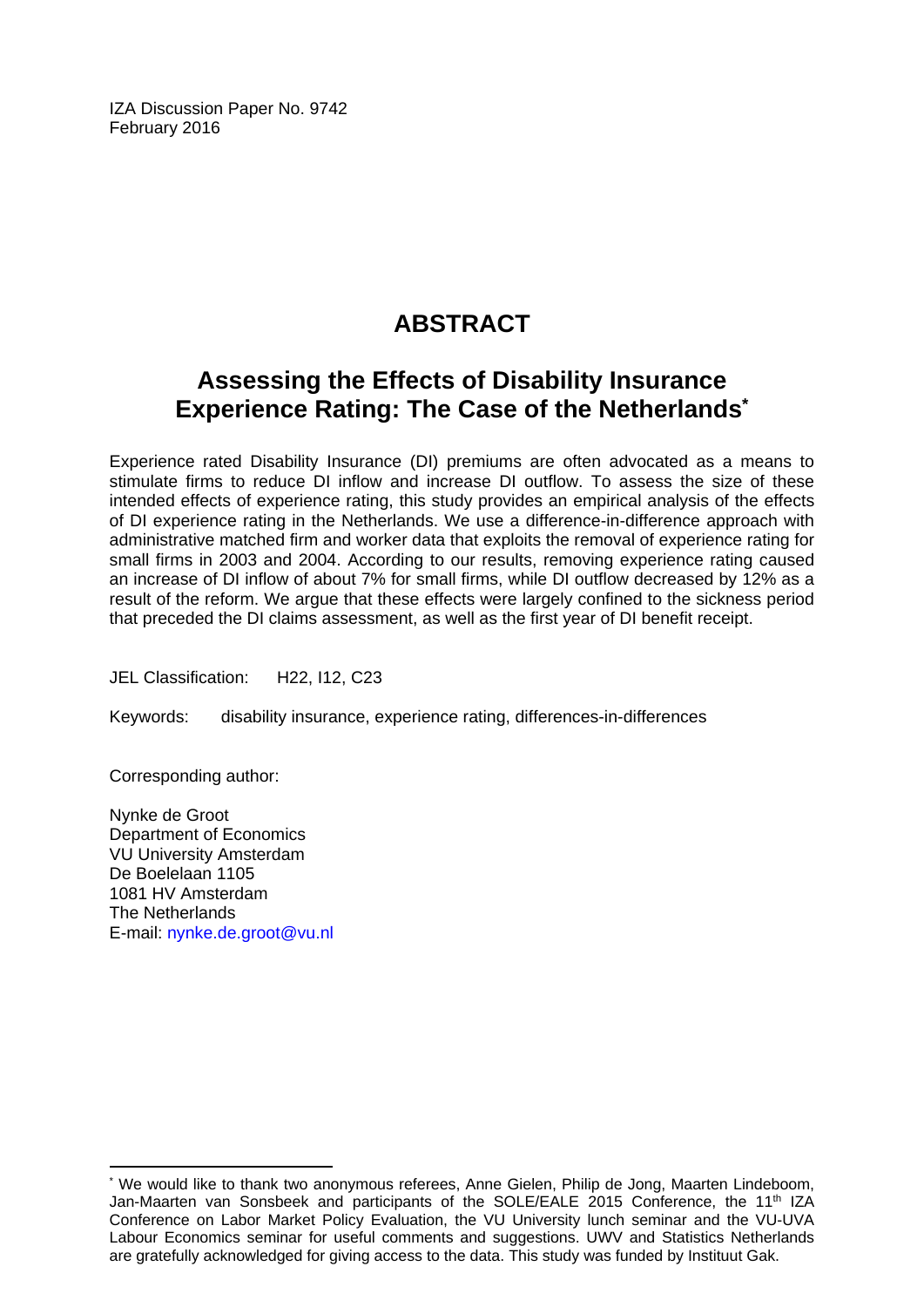# 1 Introduction

According to the literature, one of the most important conditions for preventing work disability is that workers should receive timely interventions and work adaptations  $(OECD (2010))$ . In this respect, a key role can be played by firms that facilitate the return to work from sickness (Autor and Duggan (2010)). Using Disability Insurance (DI) premiums that are experience rated may therefore be an effective measure to increase firms' awareness of DI benefit costs, reducing the number of DI beneficiaries. Still, the literature on the effects of experience rating is limited (Tompa et al. (2012)).

In this context, the Netherlands provides an interesting setting to study the effects of experience rating. After DI enrollment peaked at 12 percent of the labor force in the Nineties, the Dutch government implemented several reforms to reduce the number of DI beneficiaries. One of these measures was the introduction of firm experience rating in 1998. Most countries that provide Workers' Compensation use experience rating to finance disability benefits, whereas the Netherlands and Finland are the only countries with experience rating for public DI benefits.

In the Netherlands, the DI premium for both firms and governmental agencies is based on the DI costs of its (former) workers. In the period that is under investigation in the current study, annual firm disability risks were defined as the disability costs of DI benefit recipients that entered into the program over a time window of five preceding years, divided by the average wage sum over the same time window. Next, the DI risk was translated into the DI premium that was paid by firms over their current wage sum. This premium was capped by both a maximum and a minimum premium. Over the years, the maximum DI premium peaked in 2004 at about  $9\%$  of the wage sum for firms classified as large. For the remaining group of small firms, DI maximum premium rates were set proportionally lower, at 75% of the maximum premium rate of large firms.

To study the effects of experience rating, this paper exploits the removal of experience rating for the group of small firms that took place in 2003. This removal of experience rating allows us to use a difference-in-difference  $(DiD)$  design, with large firms as a control group for which experience rating incentives did not change. We study whether the removal of experience rating increased the DI inflow and decreased DI outflow rates using 2001 and 2002 as pre-treatment years and 2003 and 2004 as successive years were the reform was enacted and may have affected DI inflow and DI outflow. In the empirical analysis, we use matched administrative data from Statistics Netherlands on firms and (former) workers between 1999 and 2011. We enrich these data with DI spells as well as other demographic and labor market characteristics. This results in a data set with over 250,000 unique firms and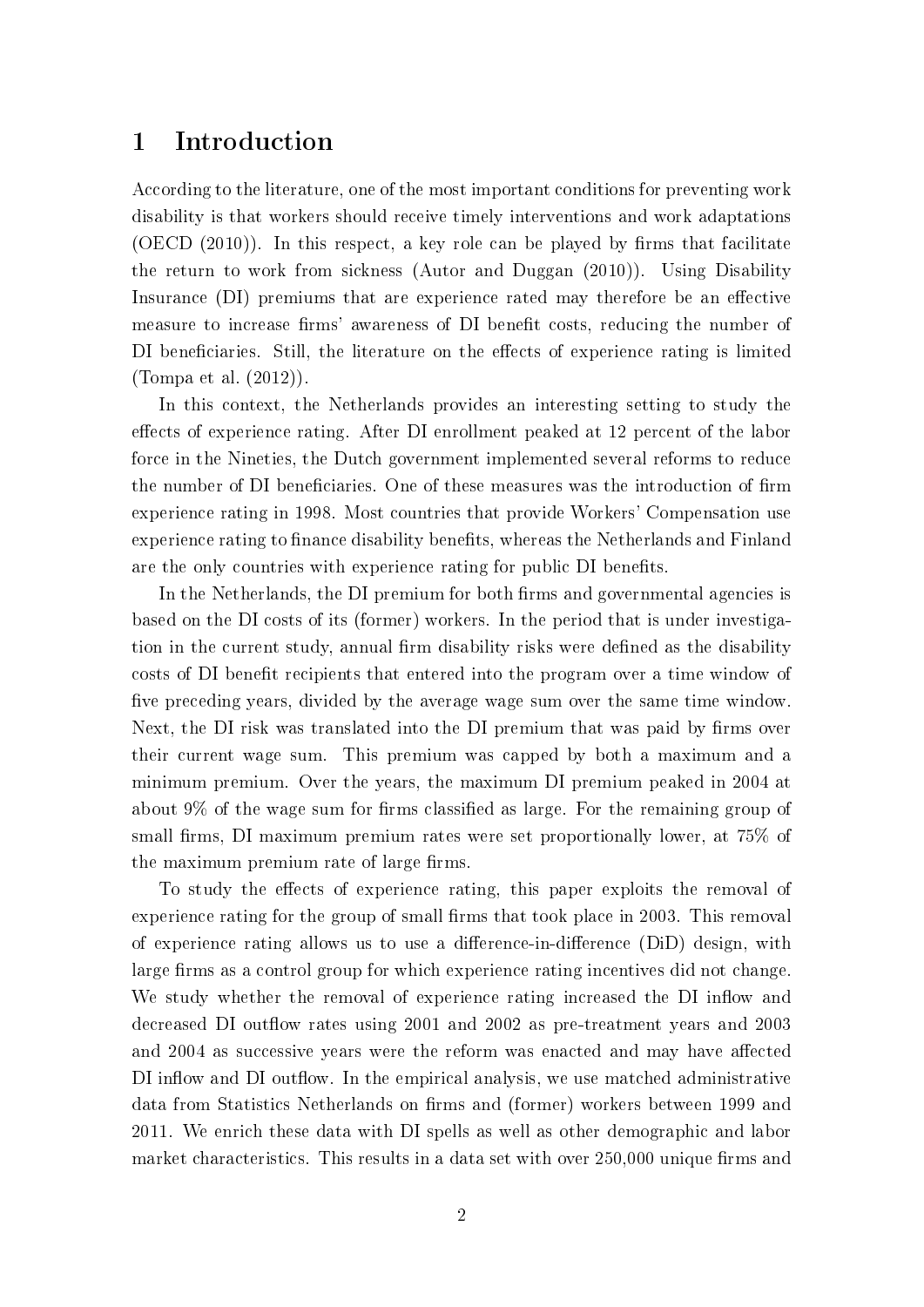almost ten million workers who are eligible for DI benefits.

Throughout our analysis, it is important to stress that two important reforms took place in 2005 and 2006 that probably have affected small and large firms in different ways. This in turn has limited the time period we use for our DiD design. In particular, in 2005 the sickness period that precedes  $DI$  benefit receipt  $-$  and for which firms are financially responsible  $-$  was extended from one to two years. And in 2006 a large reform of the DI system took place that introduced the distinction between two types of DI benefits: one for workers who were permanently and fully disabled, and one for partially and/or temporarily disabled. Experience rating did not apply to the new scheme for permanently and fully disabled individuals, thus restricting the experience rating incentive to new partially and/or temporarily disabled individuals. Overall, both reforms substantially reduced the inflow into DI and the coverage of experience rating.

Although our preferred model focuses on the pre-2005 period, we will also present additional DiD analyses that exploit the re-introduction of experience rating for small firms in 2008 to obtain estimates of the effect of experience rating on DI inflow and DI outflow. Moreover, we will re-estimate the pre-2005 analysis on a sample of individuals where we exclude workers that would not have been entitled to DI benefits if they applied after the reforms. As such, we try to gain more insight in the specific ways the reforms may have altered the potential impact of experience rating.

Generally, our findings are in line with economic predictions. In the time period under investigation, we find that experience rating reduced inflow into DI and increased outflow from DI. These results are robust with respect to sensitivity analyses on the setup of our data and the specification of common trends. As to DI outflow we find effects to be confined to partially disabled workers only. There is no evidence of experience rating in the post-2005 period. We argue that this decrease in the impact can largely be attributed to the extension of sick period to two years that precedes DI benefits.

This paper adds to a literature on experience rating that is still limited. For the Netherlands, Koning (2009) studies the unanticipated effects of experience rating of firms who experienced an increase in their DI premium. Van Sonsbeek and Gradus  $(2013)$  estimate the effect of experience rating in the Netherlands, using aggregated sector data. Both studies find that experience rating reduced the inflow into DI, with an estimated impact of  $15\%$  of the DI inflow rate. Korkeamäki and Kyyrä (2012) study the effect of experience rating by exploiting a pension reform in Finland. They find significant effects of experience rating for older workers on both the inflow into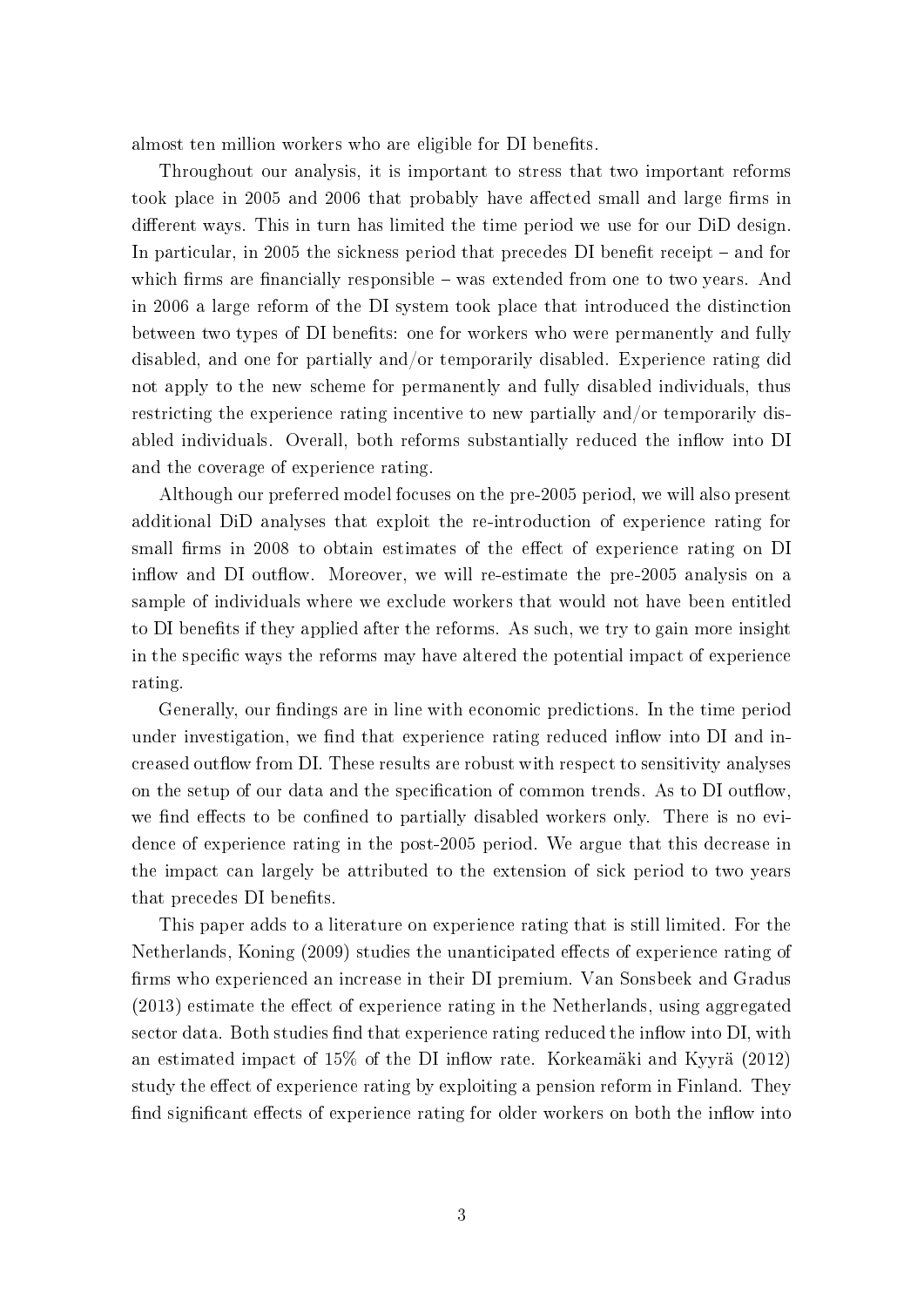sick leave and the transition from sick leave into disability retirement.<sup>1</sup>

Experience rating is more widespread in private Workers Compensation (WC) schemes that are provided in Anglo-Saxon countries than in DI schemes that are provided publicly. Most studies on WC focus on outcome measures like fatality and injury rates. From these studies, the picture that emerges is that experience rating reduces disability claims costs (see Hyatt and Thomason (1998) or Ruser and Butler (2009) for survey studies).<sup>2</sup> At the same time, there is evidence pointing at unintended effects of experience rating, like increased claims control and increased pressure not to report injuries (Ison (1986), Lippel (1999), Strunin and Boden (2004)).

This paper proceeds as follows. In the next section we describe the Dutch DI system and in Section 3 we discuss the method of experience rating. In Section 4 we present our data. We discuss the empirical implementation in Section 5.1 and present the results from the estimations in Section 6. Section 7 concludes.

# 2 Institutional setting

Until recently, the Dutch DI system could be characterized as one of the most generous schemes of OECD countries (OECD (2010)). Although several reforms have been introduced to make it less susceptive to moral hazard problems, the Dutch DI scheme still differs from most DI schemes in other countries in important aspects. The level of the benefits is based on the difference between the pre-disability (covered) earnings and the residual earnings capacity, where the residual earnings capacity is the income the individual could earn conditional on his or her disability. This means that disability is measured as a percentage, rather than an all or nothing condition. Moreover, the Netherlands is one of the few countries where the DI program covers all workers against all incomes losses that result from both occupational and non-occupational injuries (LaDou (2011)). DI claims are assessed by the public benet administration called UWV (Uitvoeringsinstituut Werknemersverzekeringen), which roughly translates as Employee Insurance Agency.

Since the introduction of the generous DI scheme WAO in 1967, the Dutch DI stock had been increasing and the DI inflow stayed persistently high (Figure 1). The generosity of the system made it susceptible to moral hazard problems; for both firms and workers the scheme functioned as an attractive alternative pathway

<sup>&</sup>lt;sup>1</sup>Note that there is a related literature that studies the effect of experience rating in the context of sickness benets, see e.g. Fevang et al. (2011) and Böheim and Leoni (2011).

<sup>2</sup>For the US, we refer to Ruser (1985, 1991), Seabury et al. (2012) and Bruce and Atkins (1993) specific studies on experience rating. In addition, Campolieti et al. (2006) shows evidence for Canada and Lengagne (2014) for France.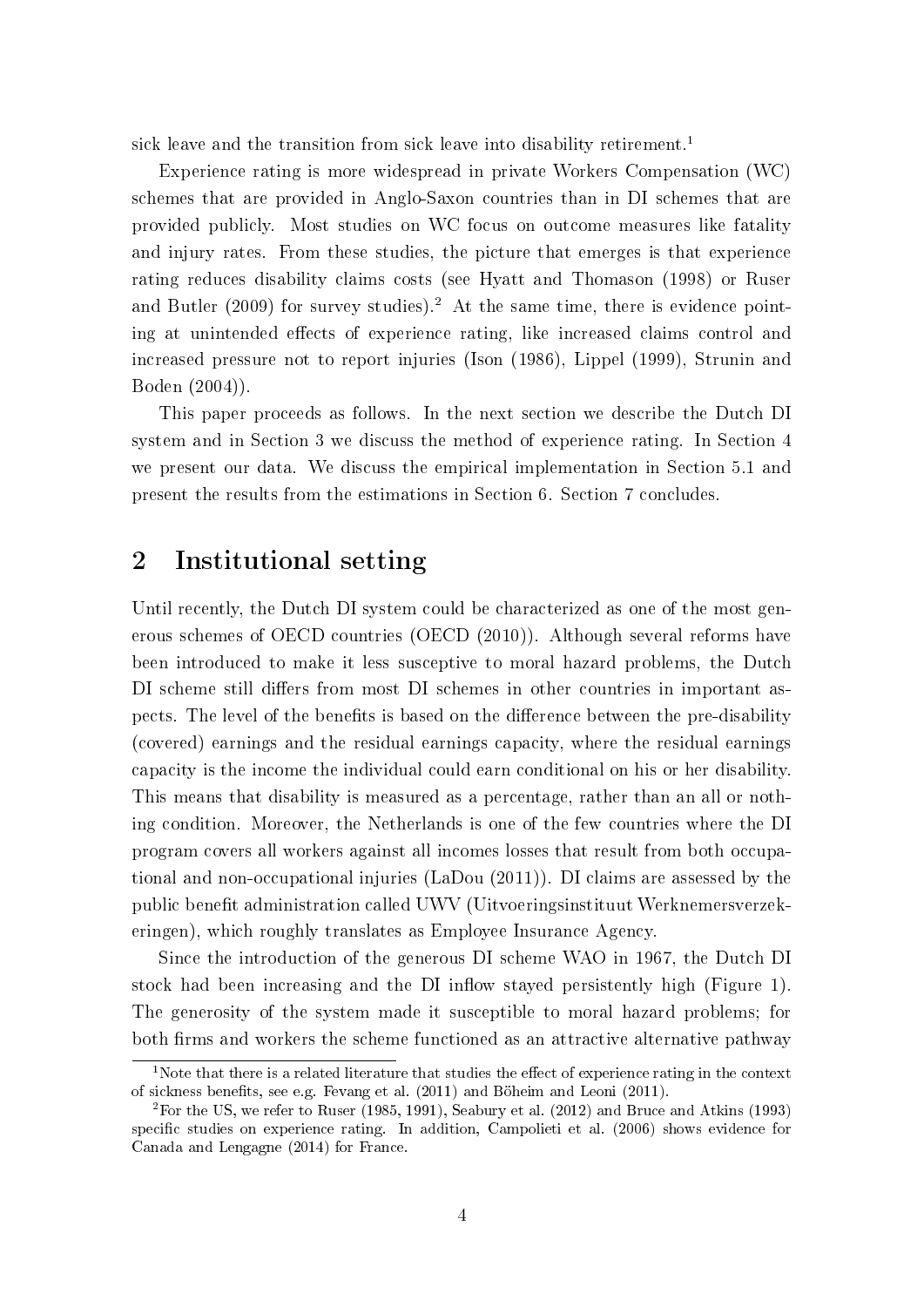into unemployment (Koning and van Vuuren (2007) and Koning and van Vuuren (2010)). Starting from 1996, the Dutch government implemented various reforms that increased employers and workers incentives to decrease DI enrollment (Figure 2).

To start with, the sickness benefit program was privatized in 1996, making employers fully financially responsible for the first year of sickness benefits of their workers. Employers incentives were further enhanced by the system of DI experience rating that started in  $1998<sup>3</sup>$ . Since then, the DI premium for Dutch firms is based on the actual DI benefit costs of their (former) workers. The calculation of the DI premiums will be explained in the next section. The ability of firms to deter DI claims was (and still is) limited, as claims follow automatically after the sickness period has ended.

In 2002, the responsibility of firms has also been increased by a more stringent system of gatekeeping, see De Jong et al. (2011) for a detailed description of the gatekeeper protocol. As a result, firms have become responsible for the work resumption of sick workers, with the obligation to draft a rehabilitation plan together with the sick worker. DI benefit claims are only considered admissible if they are accompanied by a return-to-work report, containing the original plan and an assessment as to why the plan has not (yet) resulted in work resumption.

Since 2005, the sickness period that firms are responsible for was further extended from one to two years in 2005. This increased the employer incentive to prevent sickness, but also implies that, as of 2005, individuals entered disability benefits after two years of sick leave instead of after one year. This caused a substantial drop in DI inflow in  $2005$  (see Figure 1).

Finally, the most recent reform in 2006 entailed the start of two different types of DI benefits: the IVA (Income scheme for Fully Disabled) benefit for the full and permanently disabled and the WGA (Act for Partially Disabled workers) benefit for partial, or temporarily full, disability.

Figure 1 shows that there are strong reasons to believe that, all together, the DI reforms have been successful in curbing DI inflow since the start of this century. Koning and Lindeboom (2015) argue that the key to this success has been the intensified role of firms in preventing long-term sickness absence and subsequent disability, with a strong emphasis on early interventions. Firm incentives increased the economic urgency among firms to exert sickness and accident prevention and workforce reintegration activities, while the Gatekeeper protocol has facilitated employer awareness and guided firms in their new role. That said, it still remains unclear to

<sup>&</sup>lt;sup>3</sup>The incentives of sickness benefits and DI experience rating both applied to all employers, including governmental agencies. For the ease of exposition, in the remainder of the paper we refer to the employers as 'firms', also including governmental agencies.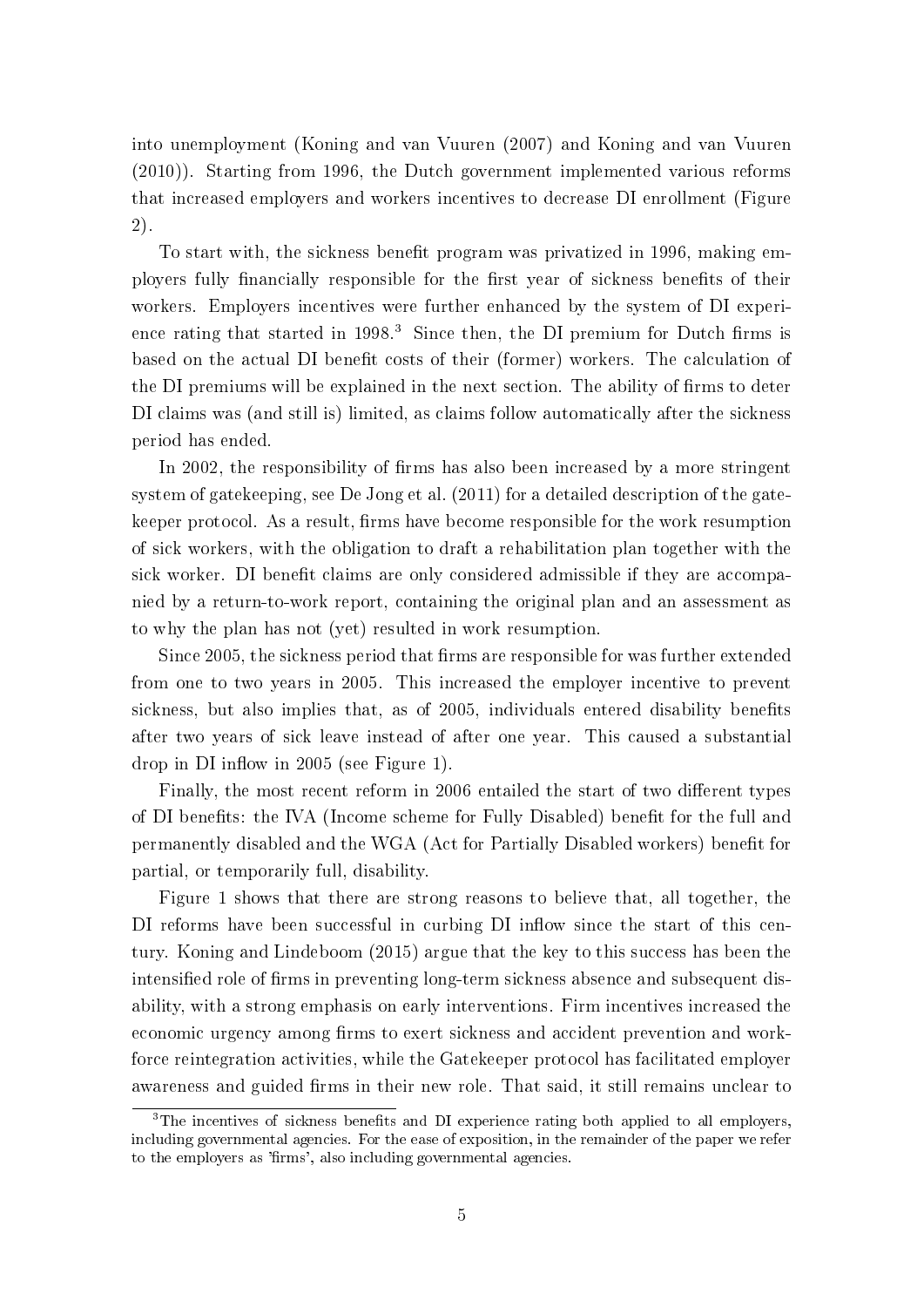Figure 1: Dutch stock and inflow of workers in Disability Insurance as a percentage of the insured population (1967-2012)



Source: Employee Insurance Agency Netherlands

Figure 2: Recent changes in Disability Insurance employer incentives in the Netherlands (1994-2011)

| Privatization sickness benefits.<br>employers pay for first year of<br>sickness |      |      |      | Stricter reintegration obligations<br>for employers and workers |                                                |      | <b>Extension sickness</b><br>benefits to 2 years<br>Introduction WGA/IVA |                                                                                     |      |                                        |      |      |      |      |      |      |      |
|---------------------------------------------------------------------------------|------|------|------|-----------------------------------------------------------------|------------------------------------------------|------|--------------------------------------------------------------------------|-------------------------------------------------------------------------------------|------|----------------------------------------|------|------|------|------|------|------|------|
| 1994                                                                            | 1995 | 1996 | 1997 | 1998                                                            | 1999                                           | 2000 | 2001                                                                     | 2002                                                                                | 2003 | 2004                                   | 2005 | 2006 | 2007 | 2008 | 2009 | 2010 | 2011 |
| Introduction<br>experience rating                                               |      |      |      |                                                                 | No experience<br>rating for small<br>employers |      |                                                                          | No experience rating ER for temporary<br>for new inflow to full<br>and permanent DI |      | and/or partial DI<br>for all employers |      |      |      |      |      |      |      |

what extent the experience rating system has contributed to this process.

# 3 Experience rating in the Netherlands

In this section we explain the calculation of the experience rated DI premium of Dutch firms. We first discuss the general method of calculation of experience rating in 1998 and then present an overview of changes in the calculation of the premiums over the years. To shed some light on the consequences of these changes, we also assess yearly variation in the size of DI experience rated premiums, which is measured as a percentage of the total wage costs of a firm.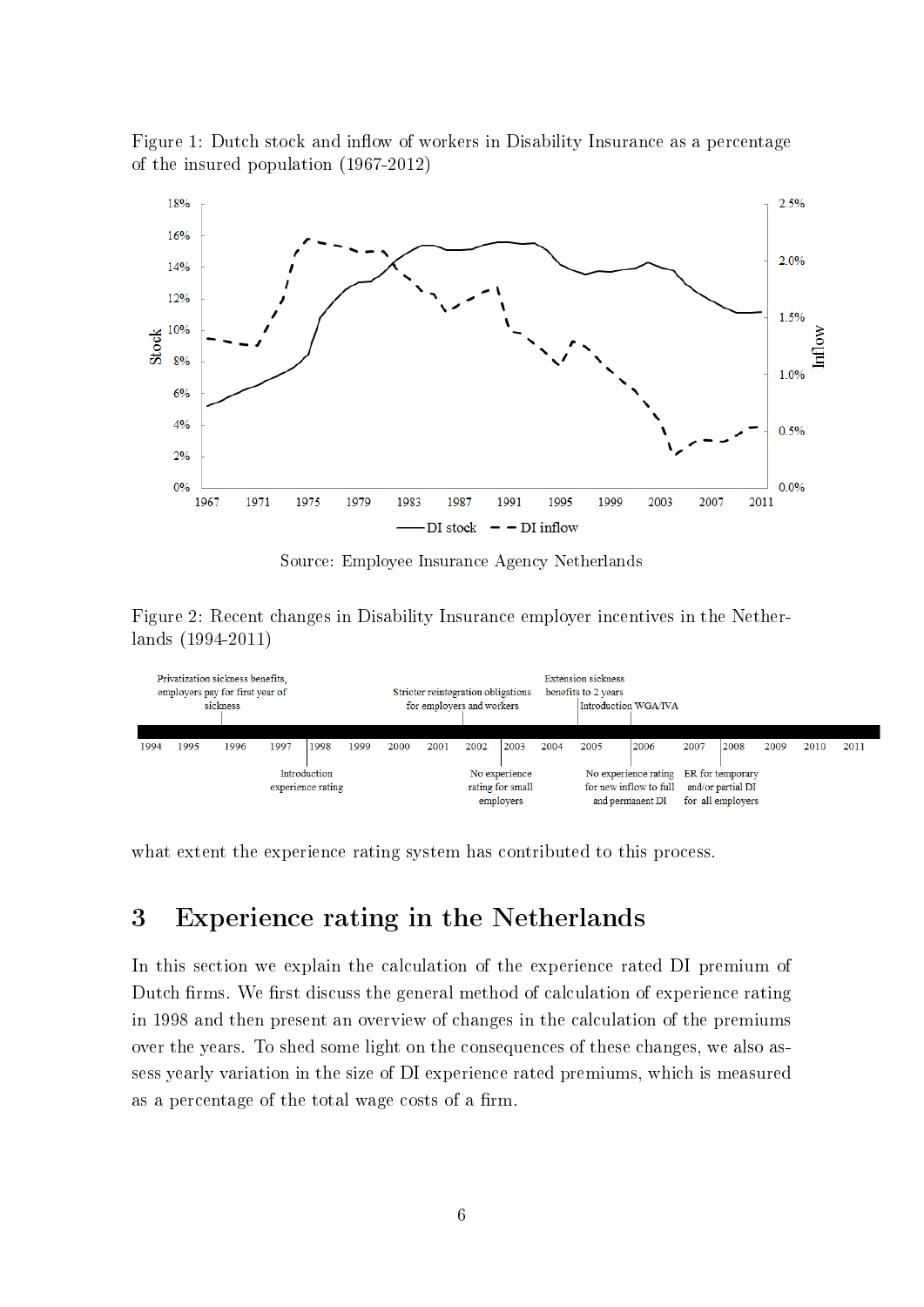#### 3.1 Setting of experience rating

To start with, the experience rated DI premium of Dutch firms is based on the individual disability risk of a firm. The disability risk is defined by the Employee Insurance Agency (UWV) as

$$
d_{it} = \frac{\sum_{s=0}^{T} S_{t-2,t-2-s}}{\sum_{s=0}^{T} W_{t-2-s}/(T+1)}
$$
(1)

where  $S_{t,\tau}$  are the disability costs of firm i in year t for recipients that entered into the program at time  $\tau$  ( $t \geq \tau$ ). As the equation shows, disability costs are divided by the insured wage costs  $W_t$  at time t, so as to obtain the disability risk  $d_t$ . Both the DI benefit costs and the wage sum are registered with a delay of two years and are summed over several successive cohorts of workers. In 1998, the time window for the disability risk was five years, so  $T = 4$ . Particularly for starting firms. the information that is needed to calculate the disability risk is incomplete. The disability cost percentage is then calculated over the longest available time window, and subsequently rescaled to a time window of five years. Although this way of rescaling (artificially) increases the spread of DI risks, the effective impact in actual premiums that are paid is limited. In particular, in almost all cases rescaling applies to small firms that either have no disability costs or would have paid maximum premiums also in the absence of rescaling.

Note that the annual wage costs are averaged over the same time window as for the disability costs, thus diminishing the potential impact of the volatility in wage costs. This way of smoothing results in some cross subsidization of the experience rating system: when multiplying the disability cost percentage with the current wage costs, firms with high wage costs growth rates will pay more than their disability costs, and downsizing firms less than that.

Next, the firm DI premium  $p_{it}$  that follows the individual disability risk is capped by minimum premium  $p_{min}$  and maximum premium  $p_{max}$ :

$$
p_{it} = min(p_{min} + d_{it}, p_{max})
$$
\n(2)

This means that every firm pays at least a uniform minimum premium. Moreover, the premium cap implies that the experience rating system is `incomplete' to some extent: higher disability costs result in proportionate increases in the DI premium up to the maximum premium, but over-users do not pay the additional costs they impose on the system. Next to DI benefit costs that originate from firm start-ups and firm bankruptcies, the costs of over-users are financed by the minimum premiums.

In the time period under investigation, the values of the minimum and maximum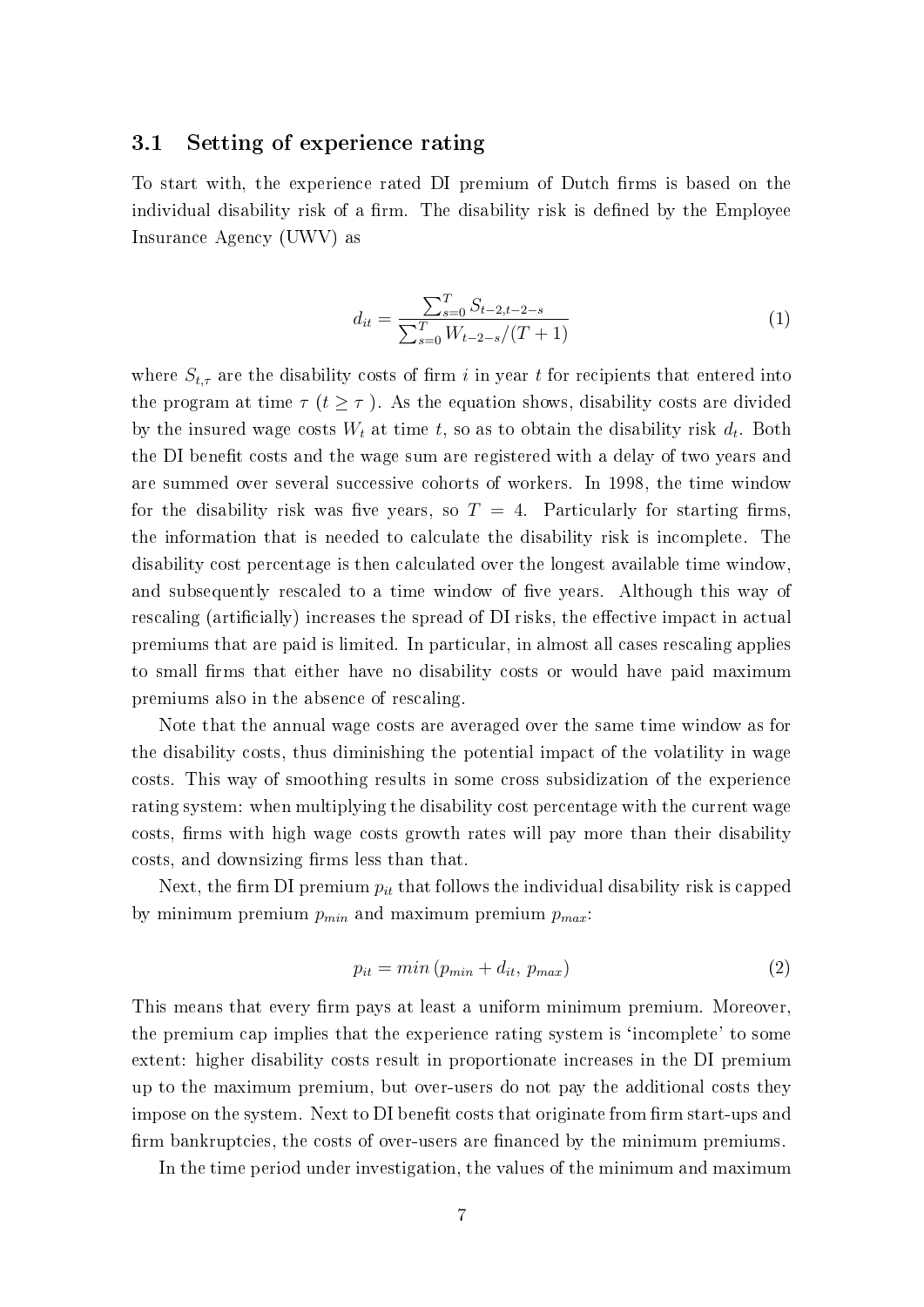premium vary with respect to firm size, the argument being that small firms are more susceptible to exogenous variation in their DI cost percentage. Initially, small firms were defined as having total wage costs that are smaller than the average wage costs per worker in the Netherlands, multiplied by 15 (workers). Maximum premiums are set equal to four times the average premium for large firms and to three times the average premium for small firms. Then, using an iterative algorithm. the minimum premiums are set at the level that balances the total disability costs with the collected premiums. As DI cost percentages of small firms are more likely to be bounded by the maximum, the minimum premium is higher for small firms.

For ease of exposition, equation 2 abstracts from any differences in DI benefits that stem from the delay in the experience rating system of two years. That is if the current average DI risk exceeds (is smaller than) the DI risk at  $t-2$ , the premiums will be increased (decreased) proportionally. In the years before 2005, the DI risks were downscaled by at most 17%, but after 2005 upscaling of around 30% was applied.

As a final remark, it should be noted that the introduction of experience rating was combined with the possibility for firms to opt out from the public system to private insurance companies. Between 2001 and 2004, at most  $3.8\%$  of the firms opted out from the public system (Deelen (2005)). Also, Hassink et al. (2014), who investigate the years 2007-2011 wherein the share of privately insured firms equaled about  $30\%$ , show that opting out had no effect on DI inflow rates. We thus do not expect opting out to change substantially the incentive of DI experience rating.

#### 3.2 Experience rating over the years

Over the years, the calculation method of DI experience rating has not changed fundamentally. This however does not mean that the effective impact of experience rating on individual DI premiums has remained constant over time. Most importantly, experience rating was abolished for firms that were classified as 'small' in 2003 and replaced by a system of sectoral premium rates. In 2004, the coverage of experience rating across firms was further reduced, as the group of 'small' firms was extended from 15 to 25 times the average wage costs in the Netherlands. Firms with wage costs between 15 to 25 times the average wage, thus were still experience rated in 2003. Since 2008, however, experience rating was re-introduced for smaller firms. It covers the DI benefit costs of the old WAO scheme and the new WGA scheme for temporary and/or partial disability. Experience rating no longer applies to individuals with a disability degree of less than 35% who entered DI after 2005, as this group is no longer eligible for DI benefits since then. As the total costs of these two new benefits schemes together are gradually decreasing over time, the total sum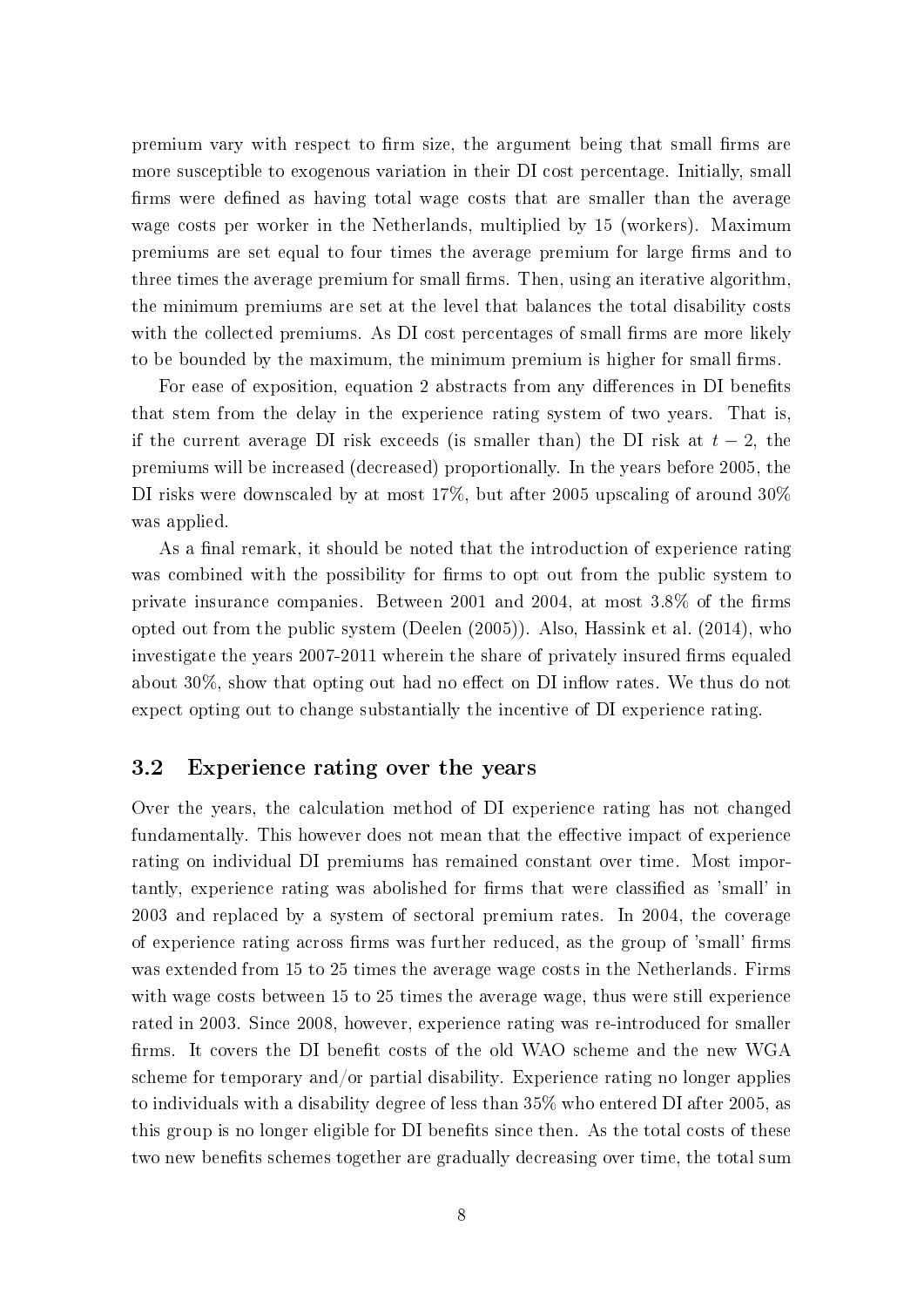Figure 3: Range of experience rated DI premiums, measured as percentage of wage costs and stratified with respect to firm size  $(1998-2013)$ . Firm size is based on the total wage costs of the firm.<sup>4</sup>



Source: Own calculations, based on UWV data

of DI costs that are experience rated decreases over time as well.

Due to the above mentioned changes, we observe substantial variation in the potential range of the experience rated premiums across years (see Figure 3). With additional DI benefit cohorts that were annually added to the individual disability risk, the spread of experience rated premiums increased in the first years of DI experience rating between 1998 and 2003. However, lower experience rated DI costs caused by the extension of sick leave benets in 2005 and the new DI scheme in 2006 have effectively reduced the spread of DI premiums to levels that are fairly constant since 2007.

To shed more light on the importance of the the minimum and maximum DI premium, Figure 4 presents the distribution of the premiums for all firms, using administrative data from UWV. Clearly, the vast majority of small firms  $-$  without disabled workers that were assigned to them  $-$  pay the minimum premium. In the years 1999-2002, around  $5\%$  of the small firms paid the maximum premium; in 2008- $2011$  this percentage decreased to around  $3\%$ . While most small firms pay either the minimum or maximum premium, the majority of the firms that are classified as 'large' pay a premium between the minimum and maximum premium.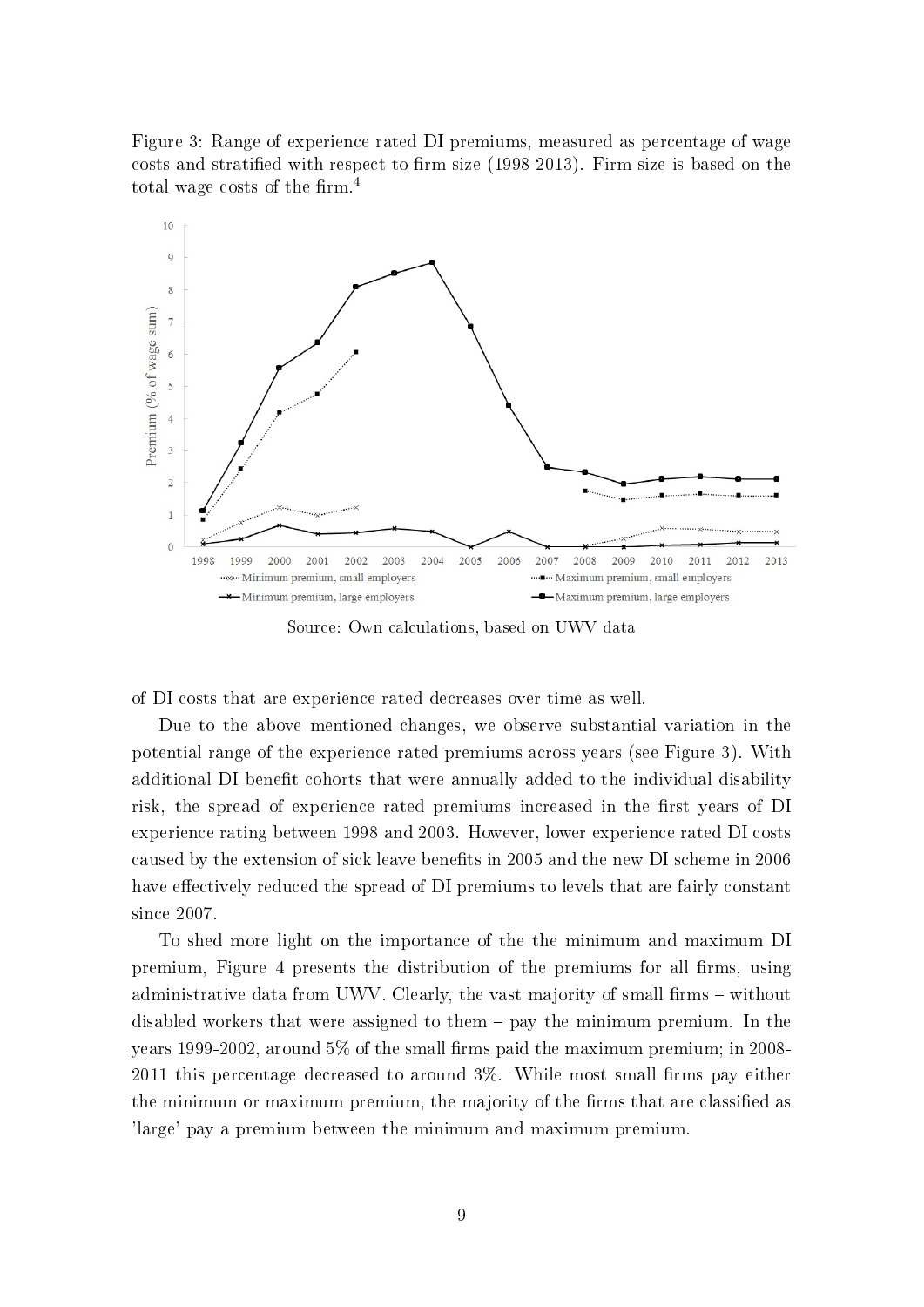Figure 4: Distribution of experience rated DI premiums of firms: minimum premiums, maximum premiums, and premiums in between minimum and maximum  $(1999-2011).$ 



Maximum premium DIn between minimum and maximum premium InMinimum premium

Source: Own calculations, based on data from UWV

### 4 Data

In our analysis, we use various administrative data sets from Statistics Netherlands that contain information on DI benets and employment spells that are observed between 1999 and 2011. Data sets from Statistics Netherlands can be linked with unique firm and worker identifiers. As to firms, we also observe the administrative information from UWV that is needed to calculate their DI risks, including their status as 'small' or 'large'.

Unfortunately, firms in the UWV data do not have equal identifiers to those of Statistics Netherlands until 2009. This means that the classification of firms into 'small' or 'large' can only be derived from the information of wage sum costs in the data of Statistics Netherlands. In this context, care should be taken in two respects.

First, the exact calculation of wage costs in the data of Statistics Netherlands may differ from UWV, for instance due to differences in the reference date and the inclusion or exclusion of additional income like leased cars or compensation for travel costs. This in turn implies the presence of measurement errors in the data from Statistics Netherlands, causing some employers to be wrongly classied as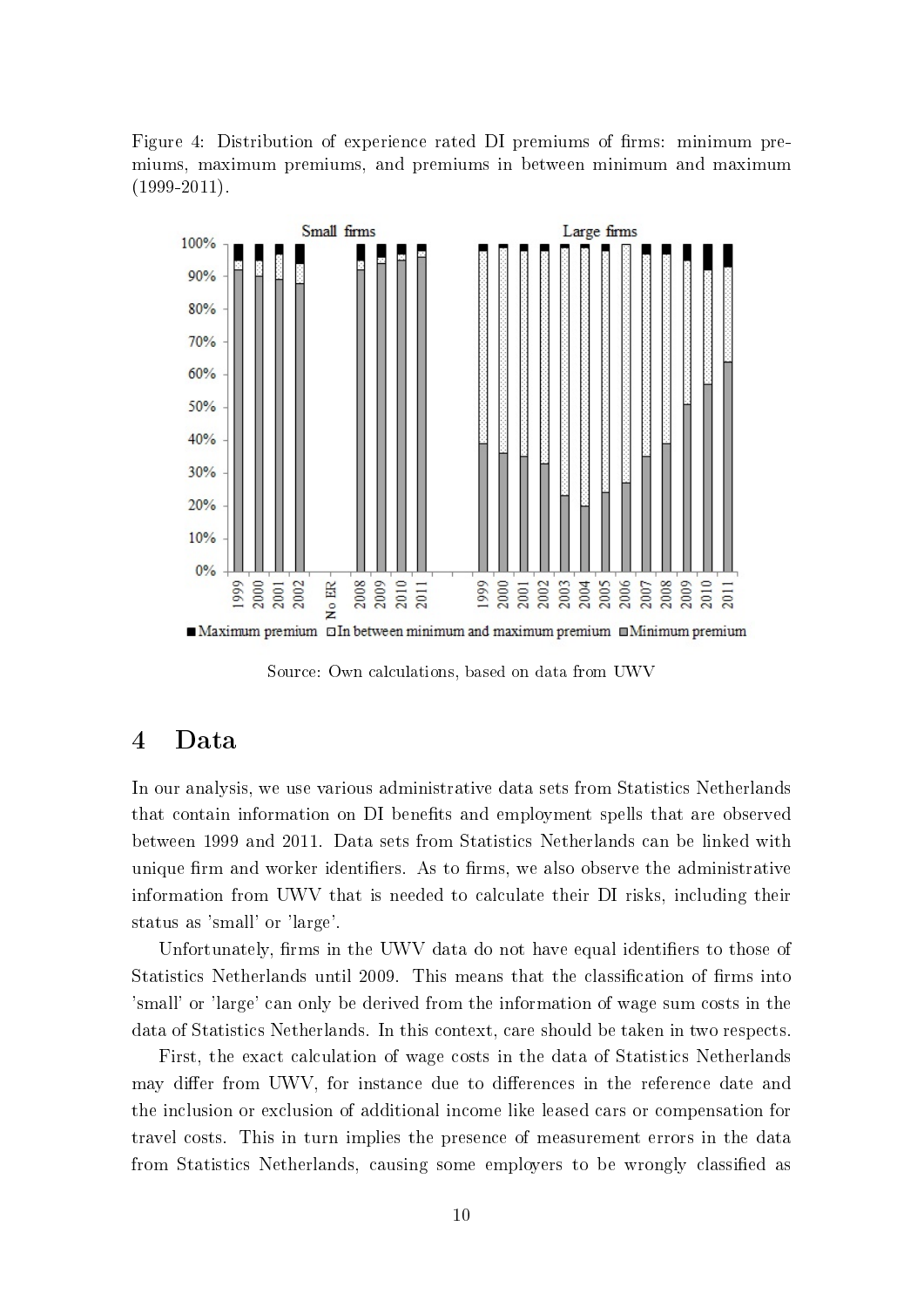small or large. To shed more light on the potential impact of measurement errors, we can however merge the firm data for 2009-2011. We then find about  $0.5\%$  of the small firms to be wrongly classified as large, and the percentage of large firms that wrongly classified as small to decrease from  $6.4\%$  in 2009 to  $4.6\%$  in 2011. In light of these small fractions, we do not expect a large estimation bias. If anything, we would underestimate the potential effects of the removal of experience rating for small firms because some of the classified small firms are actually experience rated and vice versa.

Second, firms in the data from Statistics Netherlands may consist of different plants with distinctly experienced rated premiums. An example is a large chain of supermarkets in the Netherlands. Statistics Netherlands merges these supermarkets to one large firm, while UWV regards them as separate entities with different risk premiums. To solve this matter, we restrict our analysis to firms with single plants.<sup>5</sup> As a result, we lose around  $20\%$  of the firms and  $30\%$  of the workers in our sample. These are predominantly larger firms.

Table 1 summarizes the main characteristics of the combined data sets from Statistics Netherlands. We only present the statistics for the selected sample of firms with a single plant. Recall that the data also include governmental agencies, as DI experience rating also applies to these employers.

According to the table, both the number of firms and the number of workers are decreasing over time. The number of workers is decreasing faster, leading to a decrease in the average firm size in our sample. In all years more than  $80\%$  of the firms pays the minimum premium. The average premium has decreased substantially after the extension of the sick leave benets and the DI reform in 2006, while the risk percentage is more slowly decreasing since 2005. The trade sector is the largest, followed by the industrial sector, health care and the business sector. In addition, the percentage of men is decreasing over time while the percentage of immigrants is increasing. Finally, note that the statistics on DI recipients only represent benefits of individuals who were assigned to a firm. Over the years, we see a decrease in the percentage of individuals with DI benefits, especially since the extension of the sick leave benets in 2005 and the introduction of the new WGA and IVA schemes in 2006. In line with the changes we discussed in the previous section on the experience rating system, this decrease stems from the more restrictive system definition of disability since then (see Van Sonsbeek and Gradus (2013) and Koning and Lindeboom (2015)).

 $5$ For example, in 2009 91% of the firms in the UWV data correspond to exactly one firm in the data of Statistics Netherlands,  $7\%$  to two firms,  $2\%$  to three or more firms. As a robustness test, we will present model outcomes that also employ data from firms with multiple plants, assuming that plants all have similar experience rating incentives.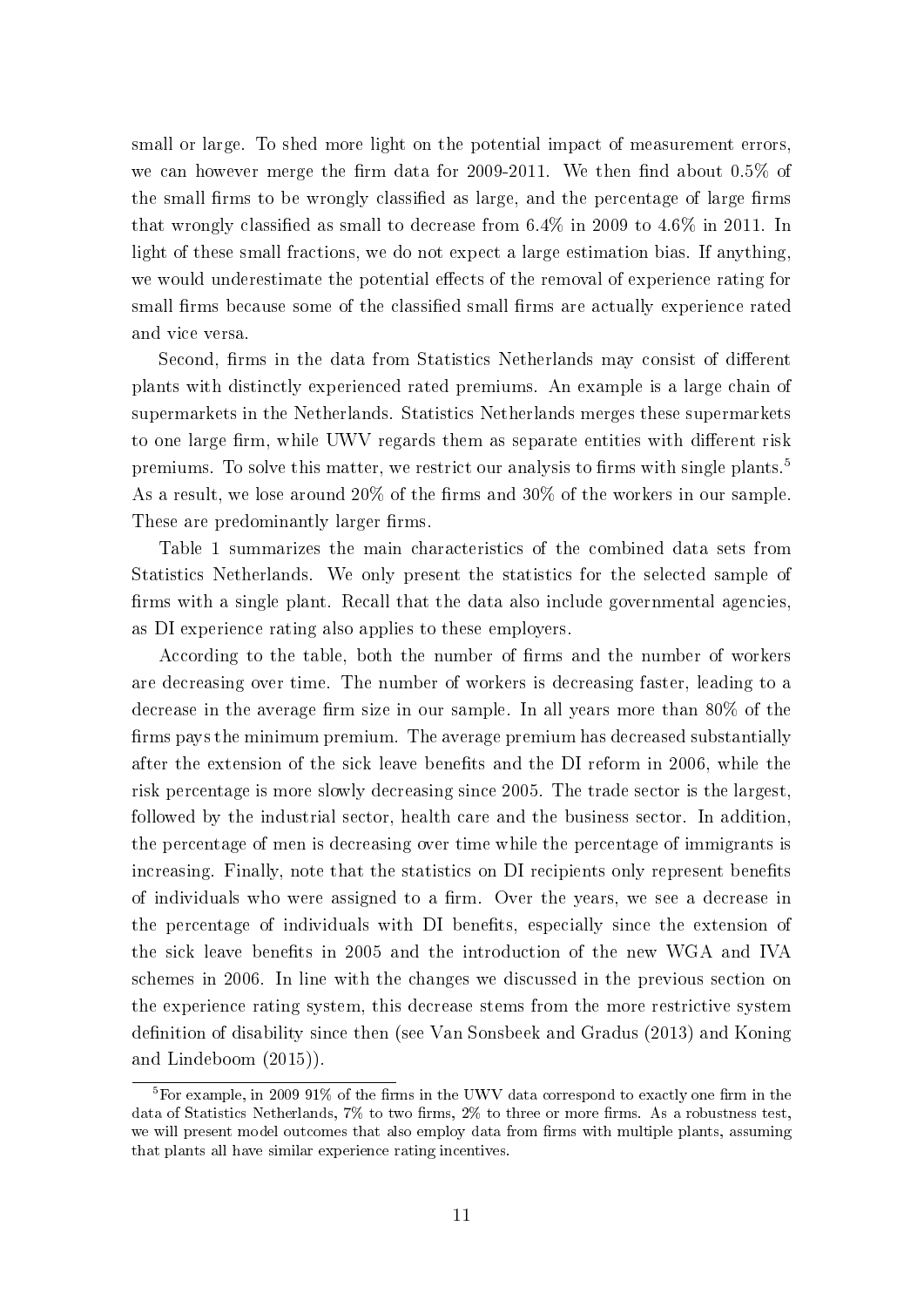|                                         | $\overline{2001}$ | $\overline{2003}$ | 2005           | 2007     | 2009            | 2011     |
|-----------------------------------------|-------------------|-------------------|----------------|----------|-----------------|----------|
| Number of firms                         | 252,400           | 216,254           | 203,503        | 122,542  | 157,129         | 151,689  |
| Number of workers $(x1,000)$            | 6,803             | 5,908             | 5,582          | 3,214    | 4,108           | 3,534    |
| Average of firm size                    | 27.0              | $2\,7.3$          | 27.4           | $26.2\,$ | 26.1            | $23.3\,$ |
| % of large firms                        | 8.4               | 9.4               | $\,9.4$        | $8.2\,$  | 8.9             | $5.6\,$  |
| % Pays the minimum premium              | 94.4              | 86.5              | 83.6           | 87.7     | 90.9            | 93.7     |
| % Pays the maximum premium              | $2.4\,$           | 4.9               | $7.7\,$        | 8.7      | 6.7             | 4.8      |
| Average premium                         | 1.73              | $2.30\,$          | 1.87           | 0.79     | 0.76            | $0.87\,$ |
| Average risk percentage                 | 0.6               | $2.2\,$           | 2.8            | $2.3\,$  | 2.1             | 1.9      |
| Sector $(\%)$                           |                   |                   |                |          |                 |          |
| - Trade                                 | 23.1              | 23.0              | 23.2           | 26.7     | 25.2            | 22.9     |
| $-$ Industrial                          | 13.7              | 14.4              | 14.5           | 15.8     | 14.1            | $10.7\,$ |
| - Business                              | 10.9              | 10.8              | 11.5           | 11.7     | 12.7            | 10.7     |
| - Health                                | $11.0\,$          | $11.3\,$          | 11.1           | 13.1     | 11.4            | $11.6\,$ |
| - Food                                  | 9.1               | 9.1               | 8.8            | $10.0$   | 9.3             | $9.5\,$  |
| Worker characteristics                  |                   |                   |                |          |                 |          |
| Average age                             | 36.8              | 378               | $38.5\,$       | $38.3\,$ | $38.9\,$        | $39.8\,$ |
| Male $(\%)$                             | 53.1              | 52.4              | 51.6           | $51.2\,$ | 50.3            | 48.1     |
| Immigrant $(\%)$                        | 16.7              | $16.5\,$          | 164            | 16.8     | 17.9            | 18.4     |
| Permanent contract $(\%)$               | $\equiv$          | $\overline{a}$    | $\overline{a}$ | 72.0     | 68.9            | $69.5\,$ |
| Pre-disability earnings $(\epsilon)$    | 19,955            | 21,513            | 22,253         | 23,284   | 26,023          | 27,475   |
| $Characteristics\ DI\ recipients^a$     |                   |                   |                |          |                 |          |
| Number of DI recipients                 | 195,973           | 220,445           | 187,095        | 80,762   | 81,338          | 69,174   |
| DI, % of workers                        | 3.6               | 4.5               | 4.0            | $2.9\,$  | 2.3             | $2.3\,$  |
| - % WAO                                 | 100               | 100               | 100            | 84.6     | 60.8            | $41.3\,$ |
| - % WGA                                 | ÷                 | ÷                 | ÷              | 12.3     | 30.4            | 43.7     |
| - % IVA                                 |                   |                   |                | 3.1      | $\!\!\!\!\!8.8$ | $15.0\,$ |
| - % Fully disabled                      | 48.8              | 50.2              | 49.0           | 52.0     | 55.9            | 59.1     |
| Inflow into disability                  | 65,861            | 40,828            | 14,267         | 11,043   | 11,381          | 9,559    |
| Inflow, % of workers                    | $1.2\,$           | 0.8               | 0.7            | 0.4      | 0.3             | 0.3      |
| Outflow from disability                 | 22,417            | 22,345            | 22,886         | 5,691    | 4,913           | 4,021    |
| Outflow, % of workers                   | 0.4               | 0.4               | 0.5            | 0.2      | 0.1             | 0.1      |
| Average annual DI benefits $(\epsilon)$ | 6,714             | 9,150             | 10,567         | 12,328   | 13,469          | 14,321   |

Table 1: Descriptive statistics of the Statistics Netherlands data for all firms with one plant, for the years 2001 to 2011 (only odd years are shown).

 $\alpha$  DI statistics only include the DI spells of individuals that could be linked to a firm. If an individual has not been employed for the last five years, the DI spell is not included as well. This explains why the numb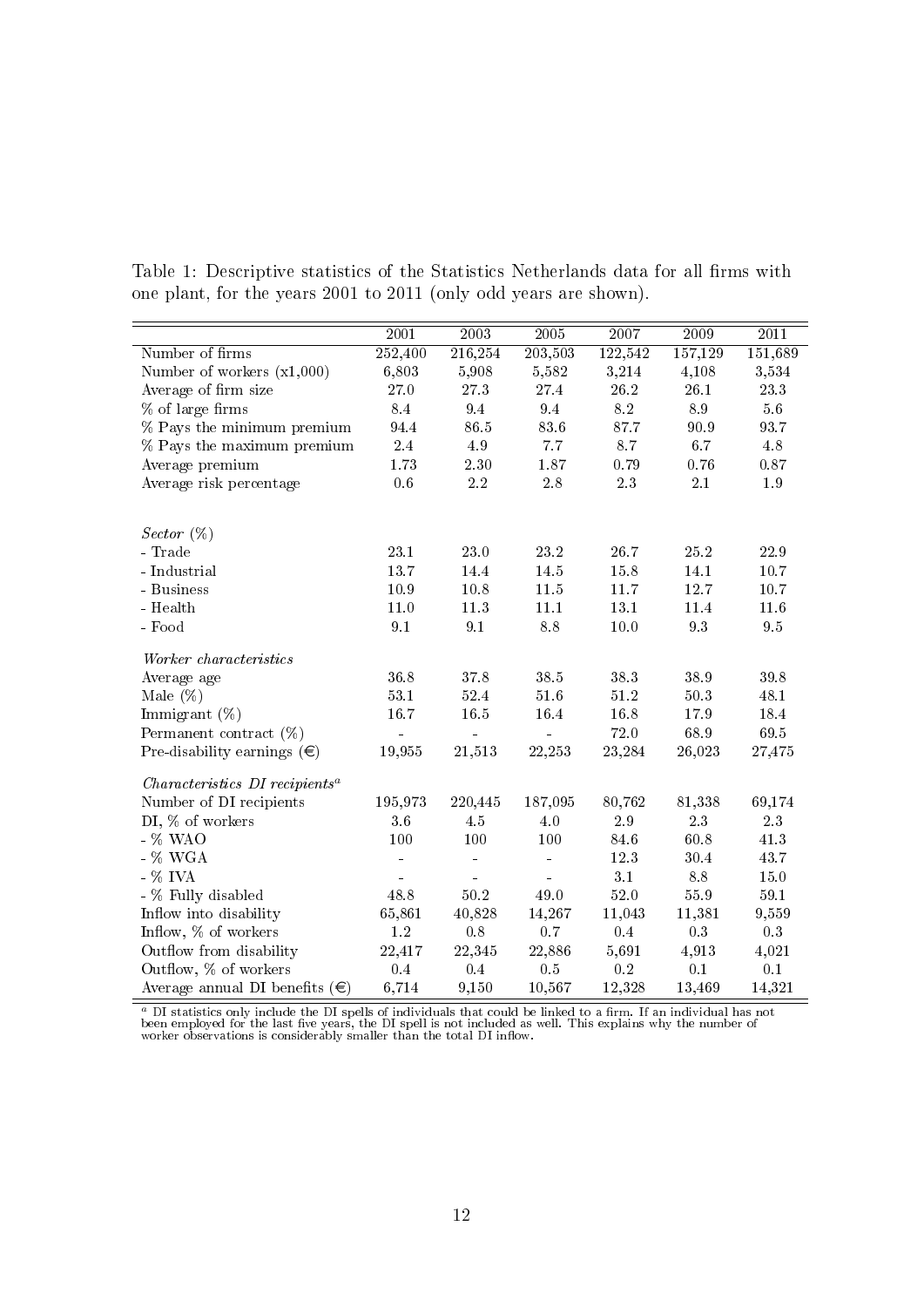# 5 Empirical implementation

#### 5.1 General estimation strategy

Obviously, the experience rating scheme in the Netherlands aimed at an increase of preventative and reintegration activities. In line with this, one would expect a decrease in the inflow into DI and an increase of the outflow out of DI of those disabled workers that were assigned to firms. Our aim is to test whether experience rating had these intended effects on DI.<sup>6</sup> We will use a difference-in-difference approach that exploits the removal of experience rating for small firms in  $2003$ .<sup>7</sup>

Recall from Section 2 that several DI reforms took place after the introduction of experience rating in 1998. These reforms may have altered the effectiveness of DI experience rating. Specifically, in 2005 the sickness benefits period was extended to two years and the new DI scheme with two distinct schemes was enacted in 2006. It is likely that the reform in 2005 led to a lower DI inflow rate, with DI recipients having more severe impairments compared to the period when the assessment of claims was performed after one year of sickness benefit receipt, and the eligibility standards were less stringent. In addition, the introduction of a graduated DI system may have triggered complex behavioral responses among individuals  $-$  see e.g. Autor and Duggan (2007) and Marie and Castello (2012).

Since both these reforms in 2005 and 2006 have changed the size and composition of the DI inflow substantially and may have affected small and large firms in different ways, the primary focus of our analysis will be on the time period from 1999 to 2004.<sup>8</sup> In these years, our treatment group consists of small firms for which experience rating was removed in 2003-2004. As an additional analysis, we will also present model outcomes for the period between 2006 and 2011. With experience rating being re-introduced for small firms in 2008, this means that the treatment group in this period consists of small firms that were not experience rated in the years 2006 and 2007.

 ${}^6$ Experience rating could also have unintended effects, like substitution to Unemployment Insurance (UI) benefits, changes in hiring policies or an increase of firm exits. These effects are however beyond the scope of the current paper.

<sup>&</sup>lt;sup>7</sup>Although there are two distinct experience rating systems for small and large firms, the use of regression discontinuity designs to estimate the impact of experience rating is not straightforward in the current context. In particular, firms in a close interval around the threshold can switch from being classified as small to large, or reverse.

<sup>8</sup>To clarify this point, consider the extension of the sick leave extension that occurred in 2005. According to Kok et al. (2013), small firms responded to this change by increasing private insurance, whereas larger firms did not. This renders it likely that the decrease of DI inflow due to the extension of sick pay was higher for large firms than for small firms. As we cannot rule out that this asymmetric effect has accumulated over time, our primary focus will be on the period before 2005.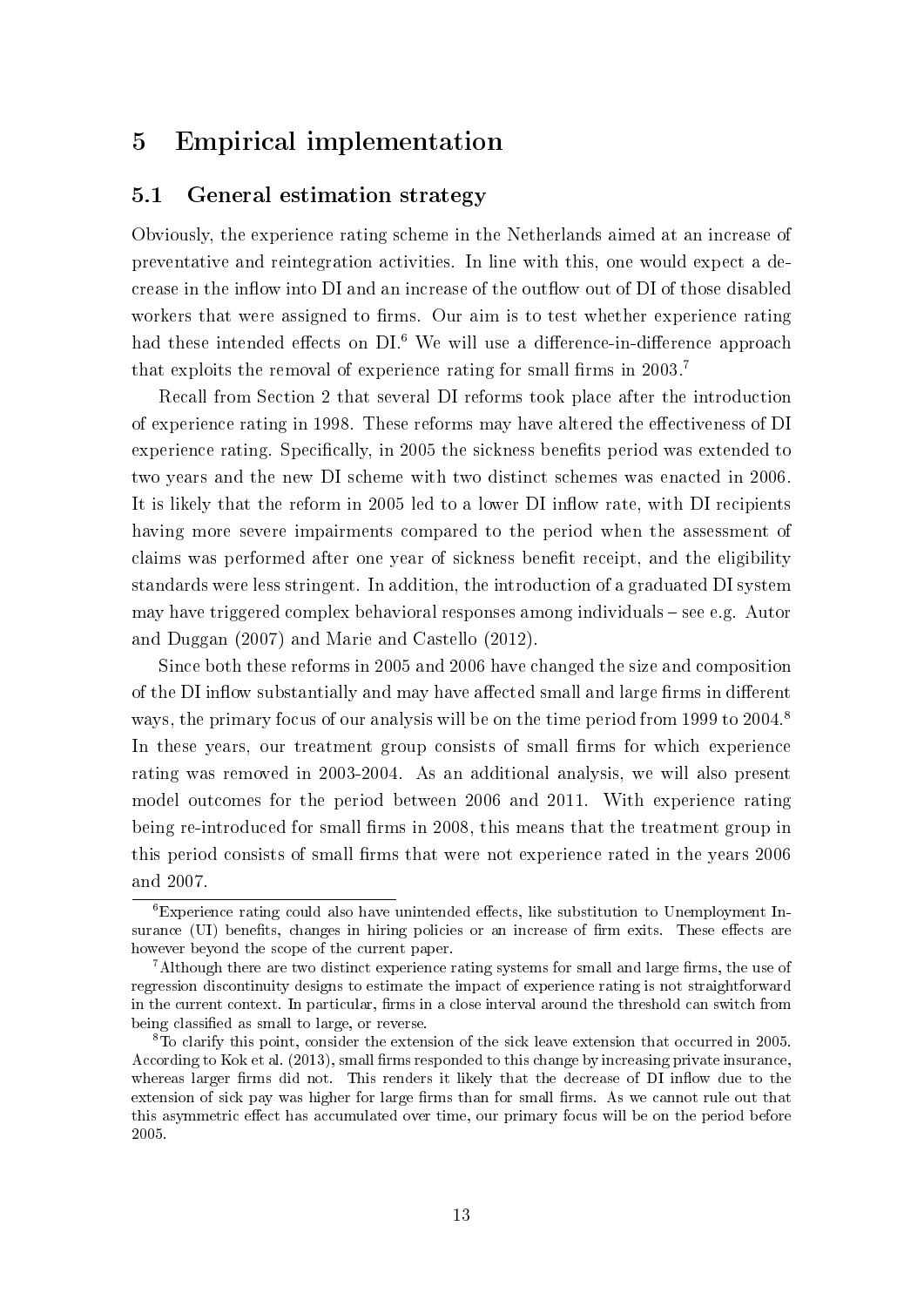#### 5.2 Identification issues

The research design for both the inflow and outflow model essentially relies on three identifying assumptions. First, the difference-in-differences setup assumes that the outcome measures of treatment and control group share a common time trend. Second, firms should not anticipate the wage costs threshold that determines the experience rating incentive. Finally, there should be no firms that switch between the treatment en control group over time.

To start with, the common trends assumption implies that sick or disabled individuals who were employed at a small firm respond similarly to calendar time effects as individuals who were employed at large firms. As an eyeball test on this assumption, Figure 5 explores the evolution of DI inflow and DI outflow as pre-treatment trends. The upper panel portrays the inflow into DI as a percentage of the total numbers of workers for small and large firms in the years 1999-2004. Before the reform, we observe similar trends in inflow.

Similarly, the lower panel of Figure 5 shows the survival curves of exits from DI by year of inflow DI and size of the firm. For all cohorts except the 2000 cohort we observe lower exit rates for individuals who worked at small firms, compared to those who worked at large firms at the start of their DI spell. The difference in exits between individuals of small and large firms seems to increase with respect to the elapsed duration in DI. For all cohorts that we follow, differences between the survival curves are not statistically significant, suggesting that the common trends assumption is not violated. Nevertheless, more formal robustness tests are needed on time trends in DI inflow and outflow. In our analysis, we will do so by formulating a placebo test and by using samples of the treatment and control groups with more similar employer sizes.

Our second assumption is that firms do not anticipate the wage costs threshold that determines the size of the experience rating incentive. Anticipation effects would occur if firms keep the wage costs just below the threshold to avoid experience rating, or reverse. We argue that such effects are unlikely to exist, since the threshold is set in the year before the actual year of experience rating and it applies to the wage costs of two years ago. Moreover, the removal of experience rating for small firms in 2003 was announced in July 2002. Large firms were thus not able to decrease their wage costs to escape from experience rating. This is confirmed by Figure 6 which displays the distribution of firms with total wage costs around the threshold of experience rating. In particular, there is no evidence that the wage costs of firms concentrate just below the threshold value. We have also formally tested this with the discontinuity test that is suggested by McCrary (2008). The null hypothesis of a continuous wage sum around the threshold could not be rejected for any year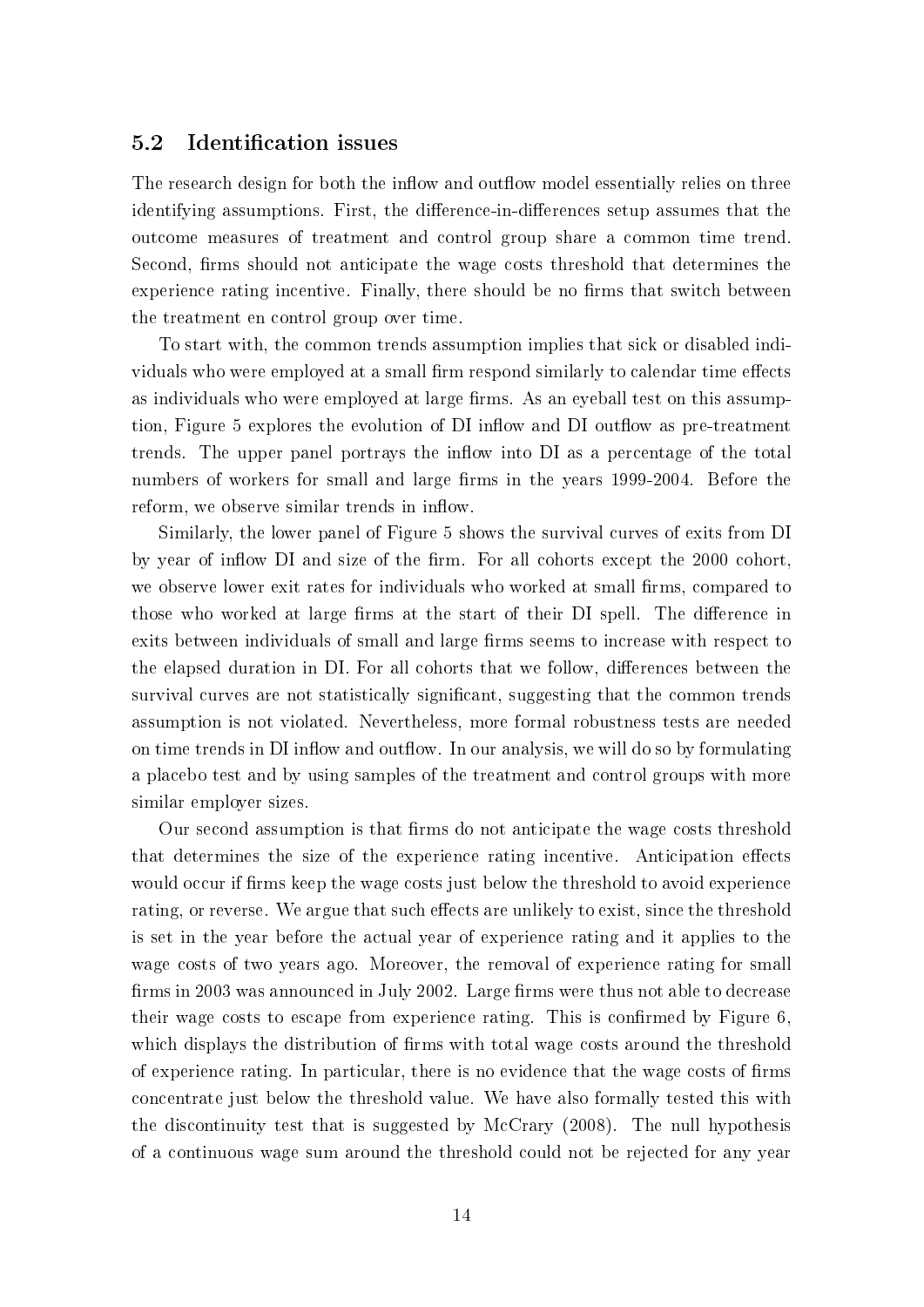

Figure 5: Inflow into DI, survival curves of DI outflow by year of inflow, stratified by size of the firm based on wage costs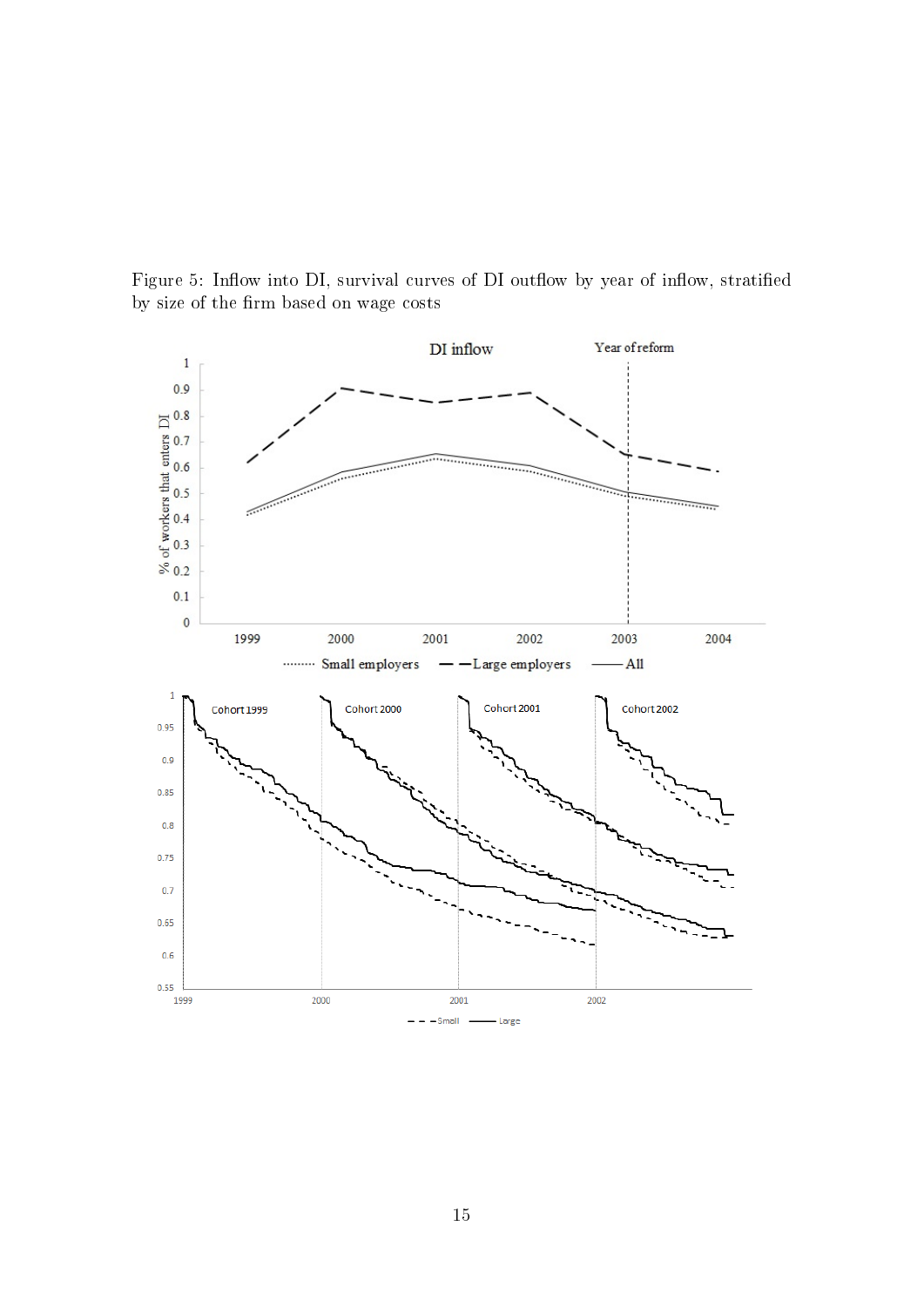



between 2001 and 2011, except for 2007.<sup>9</sup>

Third, our estimation strategy assumes that firms are classified as small or large over a longer stretch of time. In practice, however, firms may switch from small to large in the next year, or reverse. In this respect, recall that the thresholds for experience rating are set with a time delay. Consequently, the ex ante incentive effect of experience rating will almost be equal for firms with wage costs that are just below and just above the threshold. With many firms close to the threshold that switch between experience rating statuses, one therefore may expect the effect estimates of experience rating to be biased towards zero. This effect particularly applies to firms with wage costs that are close to the threshold, as firms just below the experience rating threshold are likely to be subject to experience rating in the following year and vice versa.

To assess the size of a potential attenuation bias close to the threshold, Table 2 shows the percentage of firms that switched from one classification to another classification in the following year. The first two rows show the percentage of small

<sup>&</sup>lt;sup>9</sup>The McCrary test yielded a p-value of the null hypothesis of continuity in the density around the experience rating threshold that was equal to 0.02 for the year 2007. For all other years, the p-value was well above 0.10.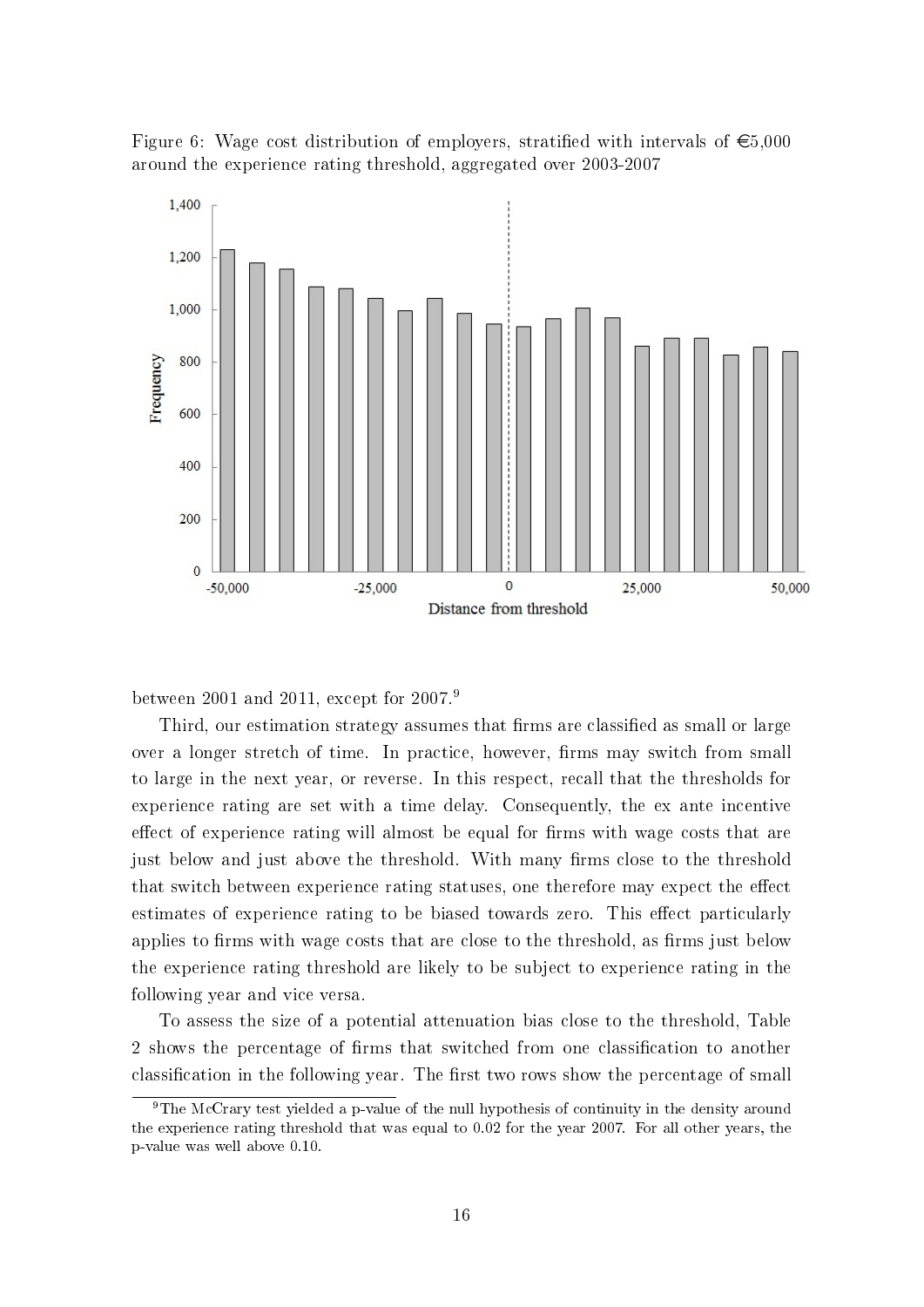| Actual size               | 2002 | 2003 | 2004 | 2005 | 2006 | 2007 | 2008 | 2009    | 2010 | 2011 |
|---------------------------|------|------|------|------|------|------|------|---------|------|------|
| All firms                 |      |      |      |      |      |      |      |         |      |      |
| Small to large            | 0.7  | 0.7  | 1.0  | 0.6  | 0.3  | 0.3  | 0.5  | 0.6     | 0.2  | 0.2  |
| Large to small            | 4.8  | 4.3  | 7.0  | 5.6  | 4.8  | 5.0  | 5.6  | $1.6\,$ | 5.6  | 2.9  |
| <i>Wage sum close</i>     |      |      |      |      |      |      |      |         |      |      |
| to threshold <sup>b</sup> |      |      |      |      |      |      |      |         |      |      |
| Small                     | 15.2 | 21.4 | 28.6 | 22.1 | 17.8 | 17.4 | 24.2 | 22.9    | 18.5 | 21.7 |
| Large                     | 25.5 | 16.2 | 36.9 | 27.2 | 25.0 | 29.6 | 26.8 | 15.5    | 38.6 | 26.0 |
| All                       | 19.9 | 20.8 | 37.2 | 24.6 | 21.7 | 24.2 | 27.2 | 22.3    | 30.5 | 23.9 |

Table 2: Percentage of firm that switch from small to large or reverse, based on the experience rating threshold of the wage costs  $(2002-2011)^a$ .

<sup>a</sup> The wage costs are measured with a delay of two years. Before 2004 the experience rating threshold was equal

to 15 times the average wage, after 2004 it was equal to 25 times the average wage.<br><sup>b</sup> Only firms with a wage sum that differs less than  $\in$ 100,000 from the threshold

and large firms that is classified at the opposite size in the following year. For small firms, this percentage is relatively small, at most  $1\%$ . We do observe a more substantial percentage of large firms that in the next year drop below the experience rating threshold, with  $7.0\%$  of large firms at maximum. When calculating the number of switches per firm, we find the vast majority of firms never switches classification. Only  $3.5\%$  of the firms change from small to large or the other way around, and most of those firms only switch once  $(2.3\%)$ . We therefore expect that the bias of switching of firms is relatively small. If small firms take into account that they can be subject to experience rating the next year, or reverse, this would cause a small underestimation of the effect of experience rating.

Table 2 also shows that yearly switches between firm statuses are much more prominent if we zoom into wage sums that differ less than  $\epsilon$ 100,000 from the threshold value. About  $20\%$  of the small firms close to the threshold are classified as a large firm in the following year, whereas the opposite holds for about  $27\%$  of the large firms. If firms know that switching may occur, the experience rating system can be characterized as an incentive that gradually increases in force with respect to the wage sum of the firm. This implies that the experience rating incentive for firms just below the wage sum threshold would not differ substantially from the incentive of firms just above the threshold. This underlines the notion that a Regression Discontinuity design will probably underestimate the effect of DI experience rating.

#### 5.3 DI inflow model

So far, we have discussed the assumptions that are needed to hold for our differencein-difference design. We will next present the empirical specification that is used to implement this design, using DI inflow and DI outflow as our outcome variables of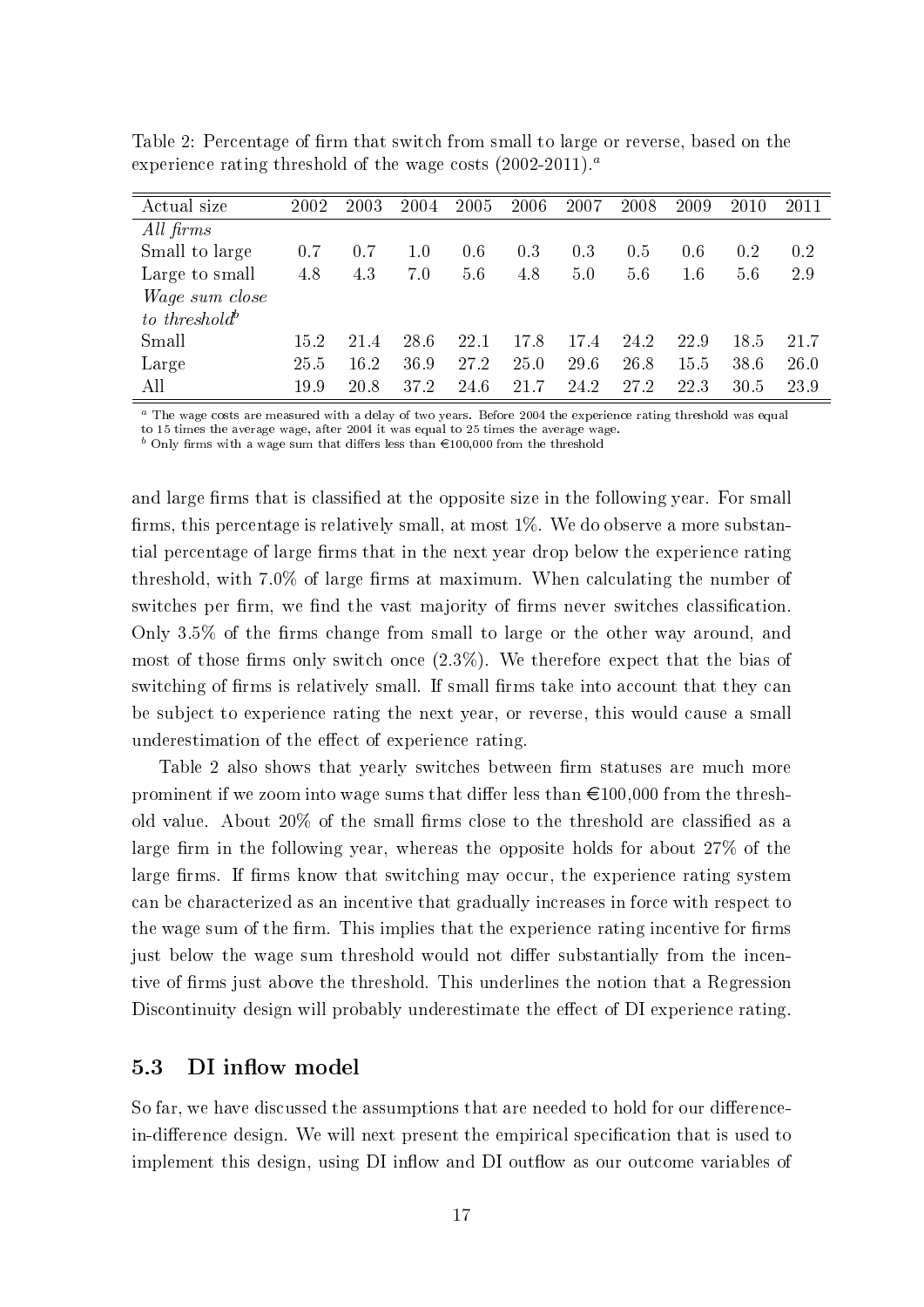interest.

As the experience rating incentive is directed to individual firms, we aggregate the individual data on DI inflow at the level of individual firms. An alternative would be to estimate an indvidual duration model for the time until inflow into DI. The main disadvantage of this approach is that we do not observe employment before 1999. This implies that we would have to estimate the model on a stock sample, which could lead to biased estimates.<sup>10</sup> We thus define the inflow  $y_{jt}^{inflow}$  as the fraction of workers who worked for firm j in the year of risk  $(t-1)$  before 2005,  $t-2$  after 2005). entering DI in year t. With the dependent variable that is expressed as a fraction of the workers per firm, we propose the fractional probit estimator described in Papke and Wooldridge (2008) that incorporates the longitudinal nature of the data. This essentially implies that the effect of the removal of experience rating is identified from 'within-firm' variation. We estimate the model using the pooled Bernoulli quasi maximum likelihood estimator as described in Papke and Wooldridge (2008). This estimator assumes a conditional mean of the following form

$$
E(y_{jt}^{inflow}|S_{jt}^s, D_{jt}, X_{jt}, \rho_j) = \Phi(\alpha + \kappa^s S_{jt}^s + \bar{\kappa}^s \overline{S_j^s} + \delta D_{jt} + \bar{\delta} \overline{D_j} + \beta X_{jt} + \bar{\beta} \overline{X_j} + \mu_t + \rho_j)
$$
\n(3)

where  $\Phi$  is the standard normal cumulative distribution function and  $\rho_j$  is a firm effect that is assumed to follow a normal distribution, conditional on the regressors  $S_{jt}^s$ ,  $D_{jt}$ ,  $X_{jt}$  and  $\mu_t$ .<sup>11</sup>  $\alpha$  is a constant and the variable D is our treatment dummy: this variable is equal to  $0$  if the firm is classified as large in all years, as well as for firms that are classified as small in the years from 1999 to 2002 (before the removal of experience rating). Note that in the additional analyses for the period after 2005, the treatment variable is set to 0 from 2008 to 2011 (after the re-introduction of experience rating). Consequently,  $D_{it}$  is set equal to one if the firm is classified as small between 2003 and 2007 and was not subject to experience rating.

Vector  $X_{it}$  contains both firm characteristics (dummies for sector, average wage) and characteristics of the workers of the firm (average age, percentage of men, percentage of immigrants). Recall from Section 3 that in 2004 the threshold value of wage sums for small versus large firms was increased from 15 to 25 times the average wage per worker. In our analysis, we therefore define 'medium-sized firms' as firms that have a wage sum that exceeds 15 times the average wage and is smaller than 25

 $10$ Although one may argue that biases due to stock sampling apply to both large and small firms. we cannot rule out that these biases are different. In particular, job turnover is likely to be larger for small firms. Still, we have run a logit specification for DI inflow with individual data. We will briefly discuss these results in the robustness checks in section 6.

<sup>11</sup>See Papke and Wooldridge (2008) for a derivation of this conditional mean.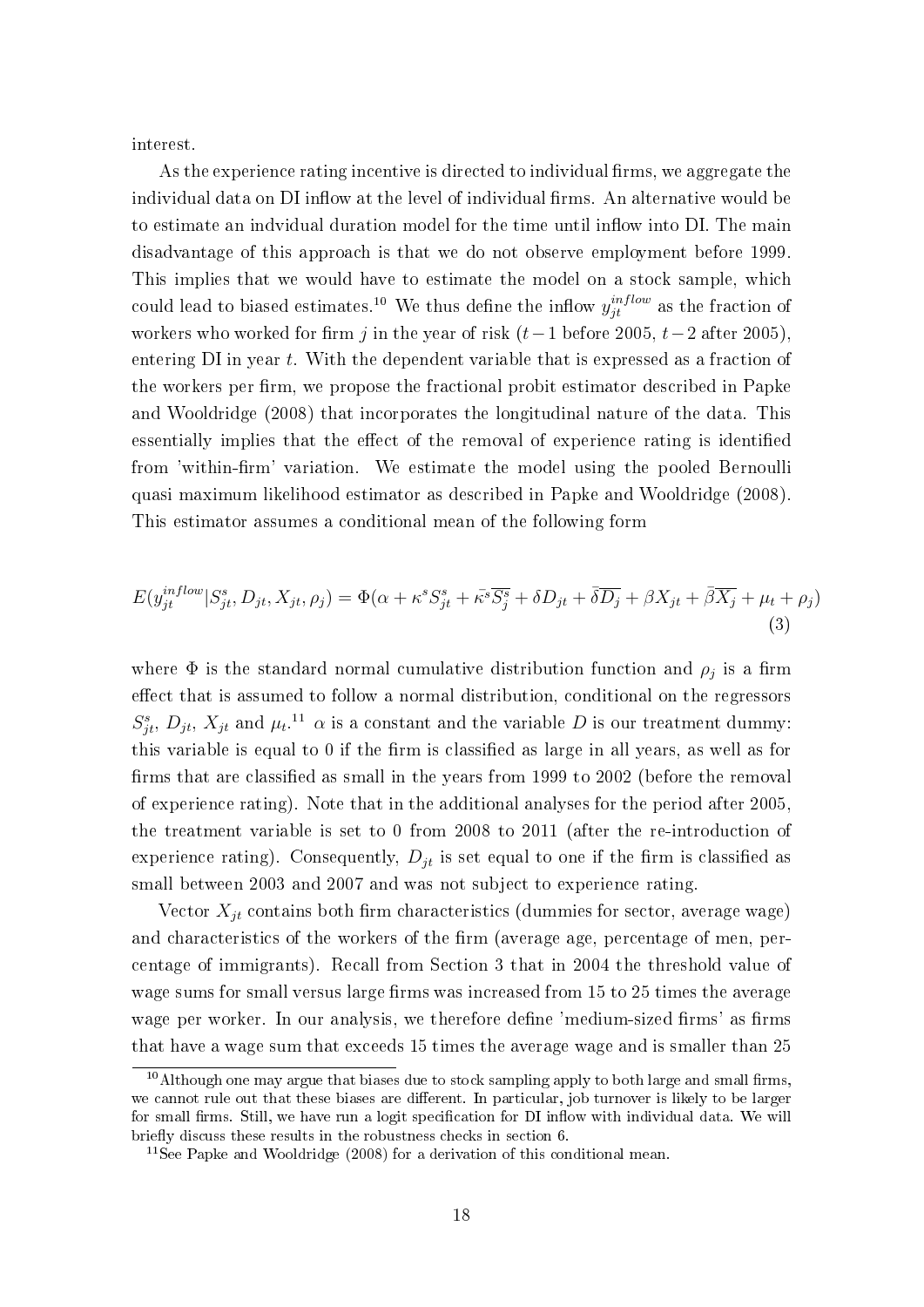times the average wage. For both small firms with a wage sum which is smaller than 15 times the average wage and medium-sized firms, we estimate control dummies  $S<sup>1</sup>$ and  $S^2$ . The time trend  $\mu_t$  is specified using dummy variables for every year. This vector controls for calendar time variation in inflow probabilities and is identified by the control group of large firms.  $\overline{S_j^s}$ ,  $\overline{D_j}$  and  $\overline{X_j}$  are the time-averages of  $S_{jt}^s$ ,  $D_{jt}$ and  $X_{it}$  for firm j.

In our regression we cluster the standard errors at the level of the firm and obtain them using 500 bootstrap replications. Unfortunately, at this moment there is no validated method to estimate the fractional probit model on an unbalanced sample. We therefore estimate the model on a balanced sample of firms.<sup>12</sup>

#### 5.4 DI outflow model

To estimate the effect of experience rating on DI outflow, we use data on the level of the individual workers instead of firms. We thus avoid losing individual information on DI durations that would occur if we aggregate the outflow to the level of firms. We model the duration of DI benefits on a flow sample of individuals entering DI. by using a hazard rate model, using a Cox proportional hazard specification that can be estimated with standard Maximum Likelihood techniques:

$$
y_{ij\tau,t}^{outflow} = \lambda(t)exp(\kappa^s S_{jt}^s + \delta^{1st} D_{jt}^{1st} + \delta^{2nd} D_{jt}^{2nd} + \beta X_{ijt} + \mu_\tau)
$$
(4)

where  $y_{ij\tau,t}^{outflow}$  denotes the outflow hazard on day t for an individual i who entered DI at calendar time  $\tau$  and worked for firm j before entering DI.  $\lambda(t)$  represents the duration dependence in outflow from DI benefits. Again we include two firm size dummies  $S_{jt}^s$  to control for the size of the firm (based on the total wage costs), as well as dummies for the year of inflow  $\mu_{\tau}$ .  $X_{ijt}$  includes both firm characteristics  $(i.e., sector and average wage of the firm)$  as well as worker characteristics  $(i.e.,$ gender, immigrant, wage categories, region and household status). We allow the potential effect of experience rating to vary with respect to the DI duration, allowing for distinct treatment effects in the first year of DI benefit receipt  $(D_{jt}^{1st})$  and the second year of DI benefit receipt  $(D_{jt}^{2nd})$ .

 $12$ We did estimate the fractional probit model on the unbalanced panel following the method proposed in Wooldridge (2010). The main conclusions do not change when using these estimation results.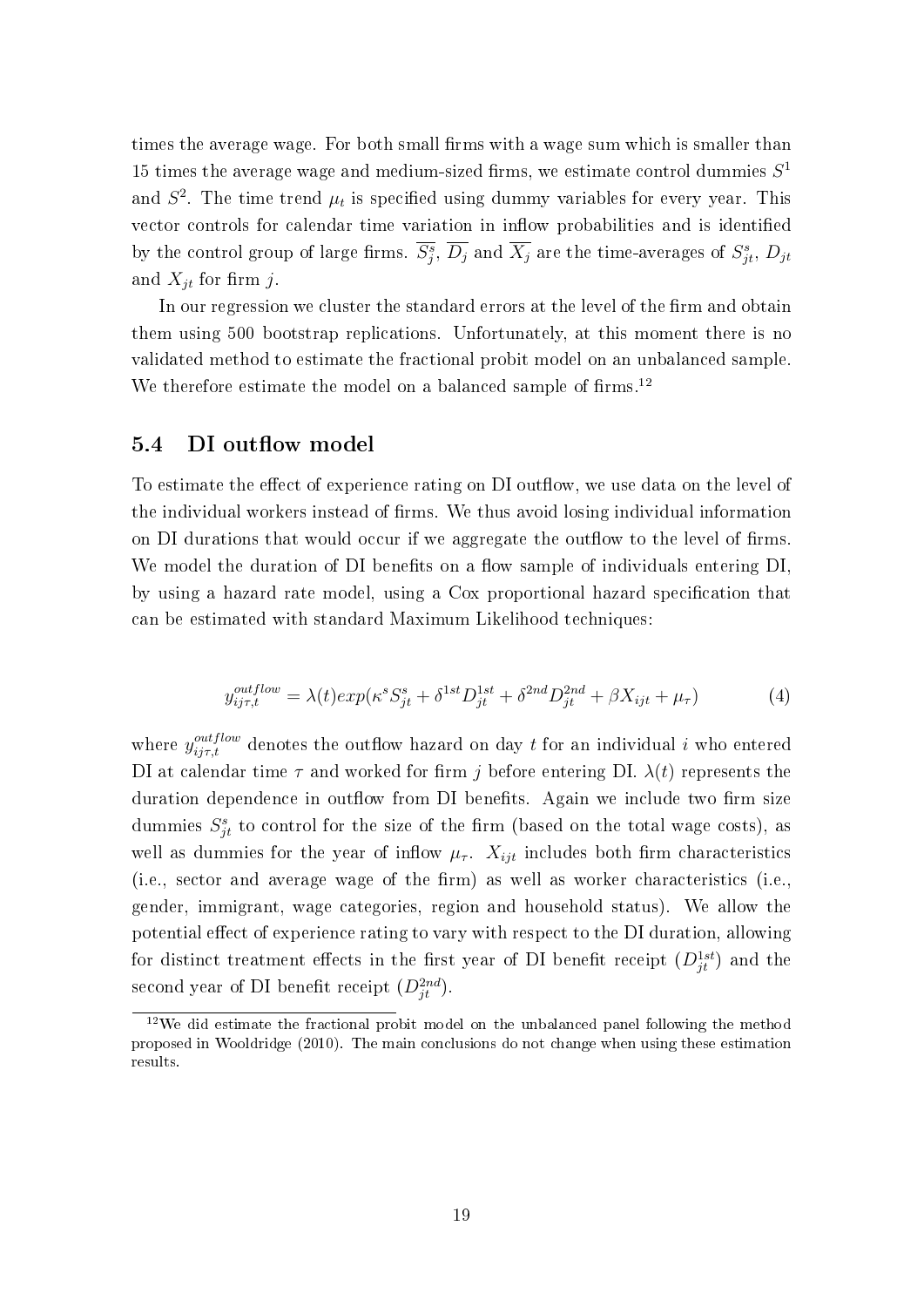# 6 Estimation results

#### 6.1 Baseline specification

Table 3 shows the main estimation results for the fractional probit model for DI inflow, which is measured as a percentage of the workers at the firm (see columns two and three, respectively). The full table with all coefficient estimates can be found in appendix to this paper. The table shows that the removal of experience rating increased DI inflow in the period prior to 2005. The implied average partial effect of experience rating for small firms in this period is equal to an increase of the annual DI inflow rate with 0.00051. With an average annual DI inflow rate for small firms that was equal to  $0.0074$  before the removal of experience rating, this implies a relative increase of  $7\%$ . This effect corresponds to about half of the size of the effect that is found by Koning  $(2009)$  and Van Sonsbeek and Gradus  $(2013)$ . One explanation for this difference may be that the effects of experience rating are smaller for the treatment group of small firms than for the control group of large firms. Like Koning (2009), one may also argue that firms typically responded to unanticipated increases in premiums, rather than that they were fully informed and anticipated the incentives.<sup>13</sup> Unanticipated effects may have been particularly important in the first years of experience rating.

When taking a broader perspective, our results are comparable to results of Campolieti et al. (2006) and Hyatt and Thomason (1998) that are obtained for Workers' Compensation in Canada. Moreover, the coefficient estimates of the control variables are in line with expectations (see appendix A). That is, firms with older workers, a lower average wage and in the sectors construction and transport have a higher inflow into DI.

As to the estimation of effects on DI outflow, recall that we use the data on the individuals who entered the DI scheme between 2001 and 2004 and can be assigned to a particular firm and estimate the DI duration using a Cox proportional hazard specification. The resulting coefficient estimates are given in columns four and five of Table 3. Loosely speaking, the coefficient values that are presented in the fourth column can be interpreted as a percentage increase or decrease in the exit rate out of DI. Again, the full table that includes all estimated coefficients can be found in the appendix to this paper.

In line with expectations, the coefficient values of the removal of experience rating on DI outflow are negative. This implies that the removal of DI experience rating decreases the probability of an exit from DI, and thus increases the DI duration. Still,

 $13$ The study of Korkeamäki and Kyyrä (2012) supports this hypothesis. They estimate the effect of a lump-sum payment by employers at the moment of DI entry. This effect is markedly larger than the effect of conventional experience rating systems.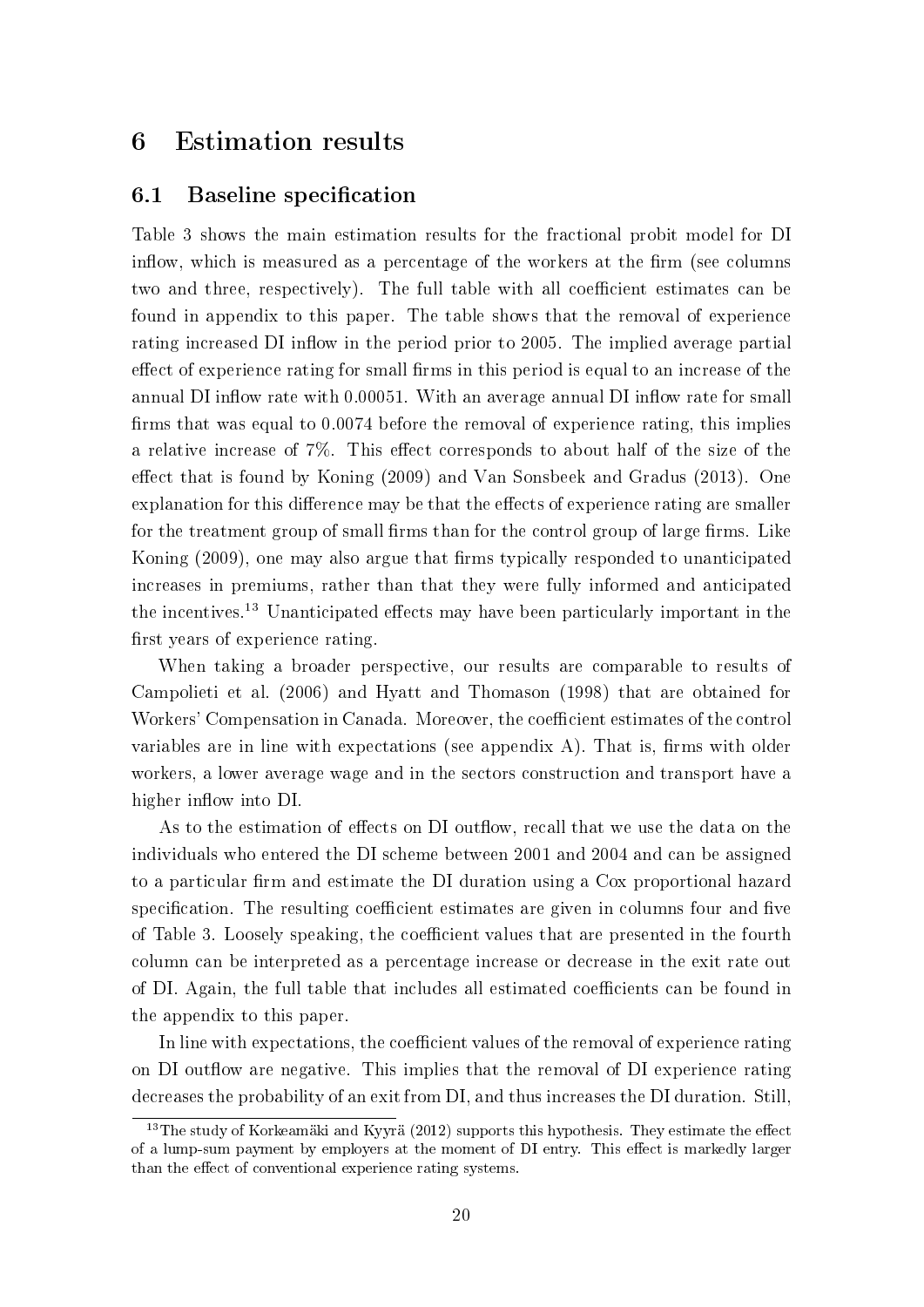Table 3: Fractional probit estimations (quasi-MLE) for the fraction of workers per firm that is awarded with DI benefits  $(2001-2004)$  and Cox proportional hazard estimates (no hazard ratios) of outflow from DI, for individuals who entered DI between 2001 and 2004.

|                                         | Inflow         |         | Outflow    |                |
|-----------------------------------------|----------------|---------|------------|----------------|
| Removal of $E\overline{R}$              | $0.027**$      | (0.009) |            |                |
| Removal of ER, first year after inflow  |                |         | $-0.154**$ | (0.022)        |
| Removal of ER, second year after inflow |                |         | $-0.039$   | (0.024)        |
| Small firm                              | 0.041          | (0.040) | $-0.037**$ | (0.014)        |
| Middle-sized firm                       | 0.040          | (0.024) | 0.029      | (0.019)        |
| Year effects                            | Yes            |         | Yes        |                |
| Worker characteristics                  | N <sub>0</sub> |         | Yes        |                |
| Firm characteristics                    |                | Yes     |            | N <sub>0</sub> |
| Sector dummies                          | Yes            |         | Yes        |                |
| Regional dummies                        | N <sub>0</sub> |         | Yes        |                |
| Observations                            |                | 183,665 | 119,631    |                |

Standard errors between parenthesis, for inflow estimations obtained using bootstrap with 500<br>replications. \* significant at a level of 10%, \*\* significant at a level of 5%.

we only find a significant impact for the first year of DI benefit receipt. Our impact estimates correspond to a decrease in the DI exit probability with 3.0 percentage point after one year (from  $24.7\%$  to  $21.7\%$ ) and with 4.7 percentage point after two years (from 34.1% to 28.4%). These results roughly correspond to Van Sonsbeek and Gradus  $(2013)$ , who find a positive, borderline significant effect of experience rating on DI outflow.

According to our estimates, we also find individuals who worked for small firms are less likely to exit DI. Arguably, small firms may have fewer possibilities to arrange work adaptations or to find job opportunities elsewhere. Conditional on work resumption, the probability of employment at the previous employer is about  $50\%$ . Finally, the control variables of the DI outflow model are again in line with expectations: older individuals, women, immigrants, individuals with a low previous wage, single parents and individuals without children are less likely to exit DI.

With the individual information of employed workers and DI recipients, we are able to stratify the effect of experience rating with respect to various worker characteristics. In particular, Table 4 shows the coefficient estimates of the removal of experience rating for individuals with different degrees of disability and for different levels of DI benefits. The estimation results of the DI inflow model show no significant differences in effects between worker groups, which is probably due to the fact that (share) variables are calculated per firm. As to DI outflow, we find the experience rating effect to be confined to partially disabled workers only. This suggests that the effects of experience rating are strongest for individuals with some job possibilities. Also, DI outflow effects are larger for workers with low pre-disability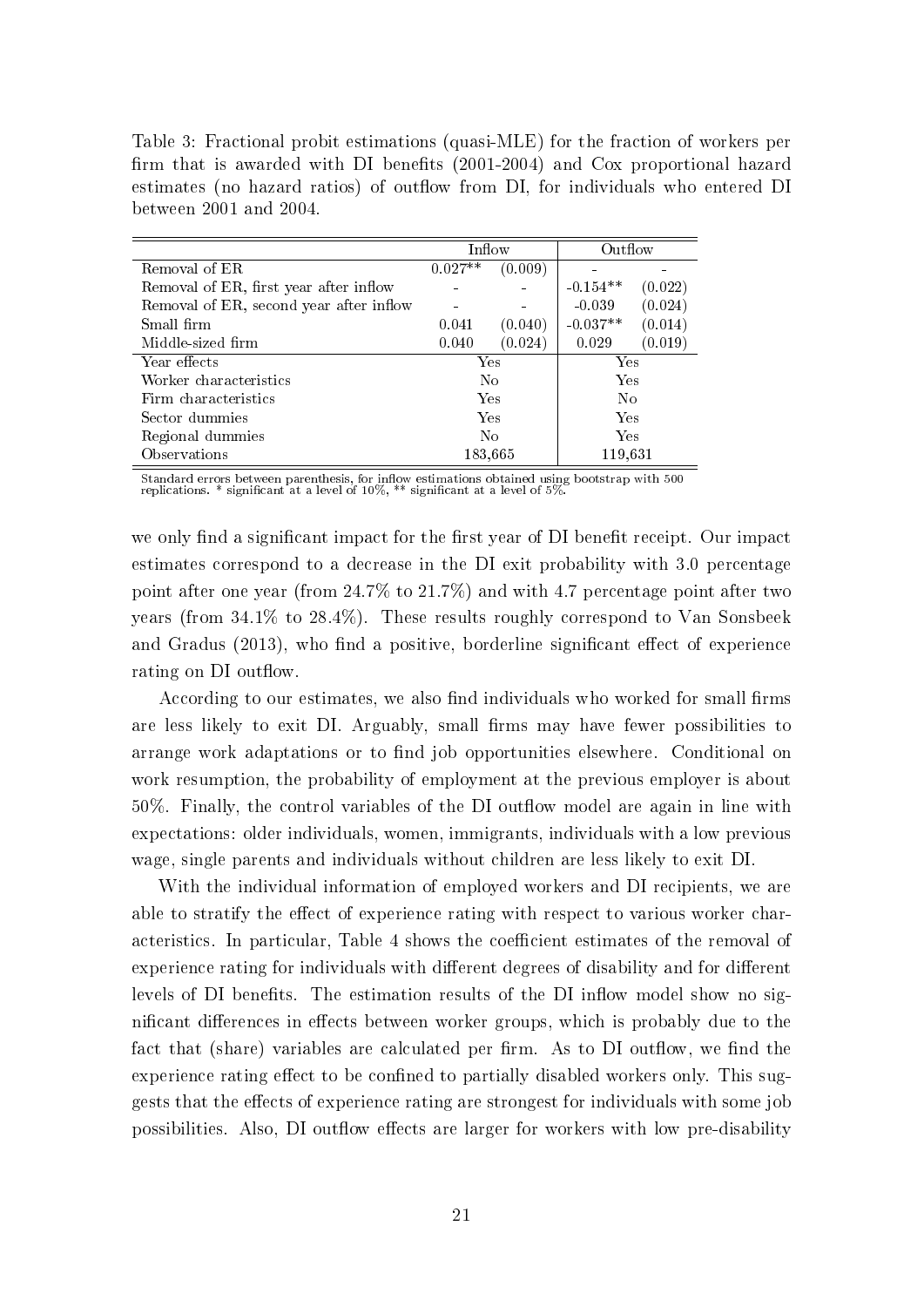|                        | DI inflow             |         | DI outflow |         |             |         |  |  |
|------------------------|-----------------------|---------|------------|---------|-------------|---------|--|--|
|                        |                       |         | First year |         | Second year |         |  |  |
| Baseline specification | $0.027***$<br>(0.009) |         | $-0.154**$ | (0.022) | $-0.039$    | (0.024) |  |  |
|                        |                       |         |            |         |             |         |  |  |
| By degree of DI        |                       |         |            |         |             |         |  |  |
| $\mathrm{DI}<=35\,$ %  | $-0.075$              | (0.077) | $-0.270**$ | (0.056) | 0.023       | (0.056) |  |  |
| DI 35-80 %             | 0.012                 | (0.040) | $-0.297**$ | (0.069) | 0.035       | (0.069) |  |  |
| $DI > 80\%$            | 0.034                 | (0.053) | $-0.048$   | (0.040) | $-0.002$    | (0.041) |  |  |
|                        |                       |         |            |         |             |         |  |  |
| By level of DI         |                       |         |            |         |             |         |  |  |
| Below the median       | $-0.031$              | (0.027) | $-0.191**$ | (0.036) | 0.028       | (0.036) |  |  |
| Above the median       | 0.140                 | (0.148) | $-0.103**$ | (0.052) | 0.058       | (0.053) |  |  |

Table 4: Coefficient estimates of the effect of the removal of experience rating on DI inflow and DI outflow: Heterogeneity

Every cell represents a separate analysis.Estimations include the same control variables as in the main analysis. Standard errors between parenthesis, for inflow estimations obtained using<br>bootstrap with 500 replications.<br>\* significant at a level of 10%, \*\* significant at a level of 5%.

wages.<sup>14</sup>

#### 6.2 Robustness analyses

In this subsection, we assess our estimation strategy for both DI inflow and DI out flow effects in more detail. The results of the corresponding robustness analyses are presented in Table 5.

First, we focus on the selection of firms that is used in our analyses. So far, we have restricted our sample to firms with one plant only, so as to exclude firms for which we cannot recover whether they were experience rated or not. As a robustness check on the DI inflow and DI outflow model, we therefore expanded our sample with firms that have multiple plants. We do so by aggregating the wage costs for firms with multiple plants. We next assume that the total wage costs determine whether the plants of these firms are experience rated, or not. As the first lines of Table 5 show, adding firms with multiple plants to our data in this way does not change our estimation results for both models substantially.

Second, our estimation strategy relies on the assumption that small firms, i.e. those without experience rating in 2003 and 2004, share a common trend with large firms. Although our graphical analyses in the previous section did not reveal substantial differences in the trends between small and large firms, we can also perform formal analyses by adapting our sample of firms and adapting model specifications. One simple test on the common trends assumption is to exclude firms with wage costs which are far from the experience rating threshold. We do so by only including

 $14$ Note that the coefficient estimates of the removal of experience rating do not differ across gender, age or sector that corresponds to the last job before the start of a DI spell.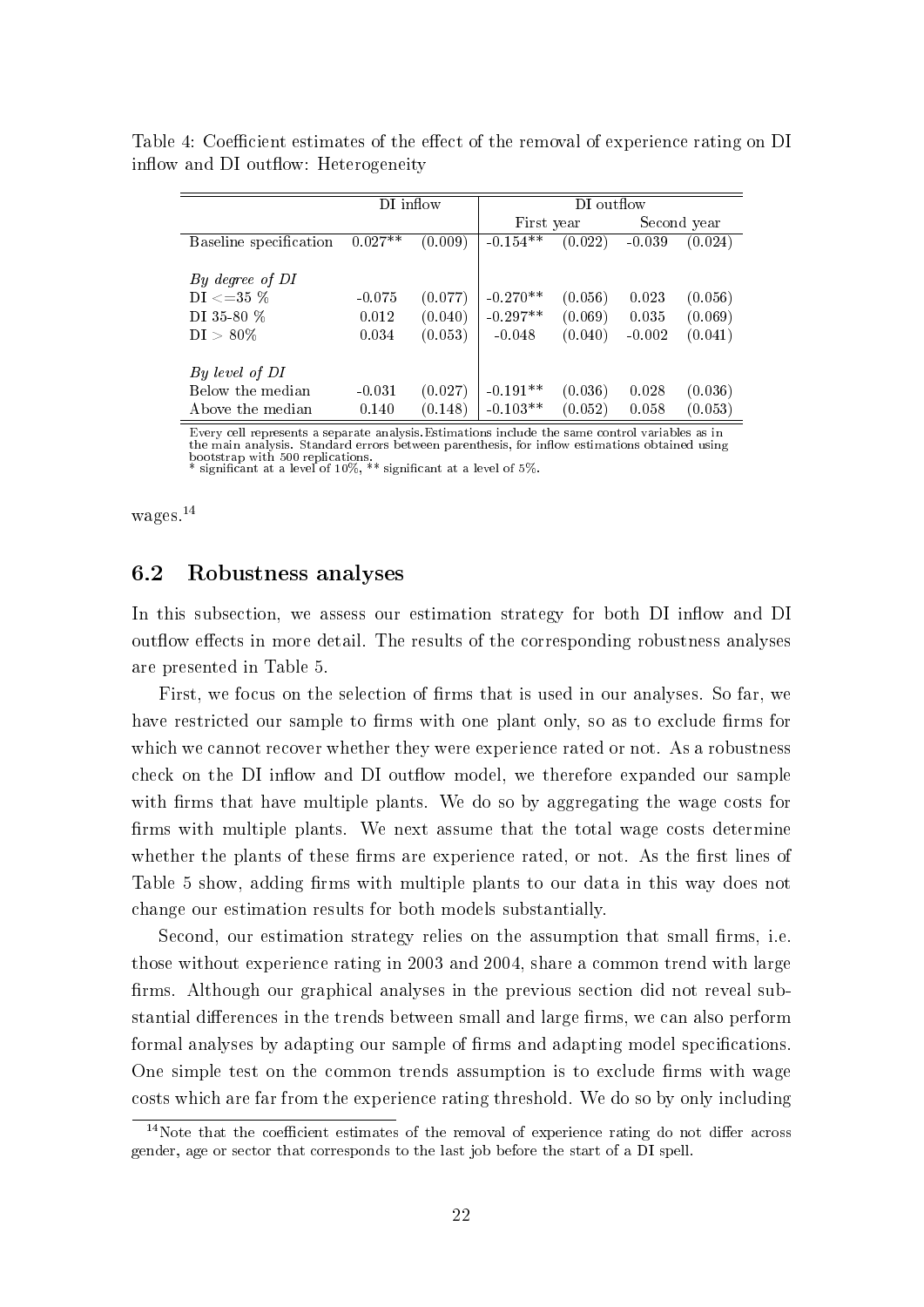firms with more than five and less than 250 workers. We thus relax the common trends assumption, since firms in the treatment and control group become more comparable. Table 5 shows that the coefficient estimates decrease somewhat if we exclude firms with less than 5 workers and also those with more than 250 workers. The coefficient estimates for the DI outflow model do not change significantly.

As another robustness check on the common trends assumption, we also performed a placebo test on the experience rating incentive. That is, we pretended that the removal of experience rating for small firms occurred in 2001 instead of  $2003<sup>15</sup>$  We thus created a placebo dummy which is equal to one if the firm is small in the years 2001 or 2002. We substitute the treatment variable by the placebo variable and re-estimate our model forms for the years 1999-2002. For both outcome measures, Table 5 shows that this yields insignicant estimates for the placebo variables. This again lends credence to the common trends assumption.

Third, one may argue that the impact estimate of experience rating on DI outflow can be considered as a lower bound. Higher DI inflow rates for the treatment group of smaller firms may have affected the composition of DI recipients, with the additional inflow consisting of individuals with better job prospects and, consequently, higher DI exit probabilities. We test for the potential importance of these compositional effects by concentrating on a stock sample of individuals who entered DI before 2003, which is the year the reform took place. As the fourth panel of Table 5 shows, this yields substantially stronger impact estimates of experience rating on DI out flow. From this, we conclude that compositional effects do attenuate the impact of experience rating on DI outflow levels.

Fourth, we investigated the pattern of DI outflow effects with a more refined specification of incentive effects, using intervals of six months instead of one year of DI benefit receipt. We then find significant and similar effects on outflow for the first one and a half year after DI inflow. Experience rating effects become insignificant in the second half year of the second year, suggesting that, over time, the impact is hump-shaped.

Finally, we re-estimated the DI inflow model with individual instead of firm data. while using a logit specification. When interpreting these findings, one should take in mind that we do not control for the employment duration of workers. The lower part of Table 5 shows the coefficient estimate of the removal of experience rating that follow from this strategy. In particular, we then find that the removal of experience rating increased DI inflow by roughly  $15\%$ . This is more than two times larger than

<sup>&</sup>lt;sup>15</sup>Since we need information on the years before 2001, we use data from UWV to measure the size of the firm for all outcome measures. The downside to this data set is that we can only account for the firms that still existed in 2009. For this reason we do not use this data set in the main analyses.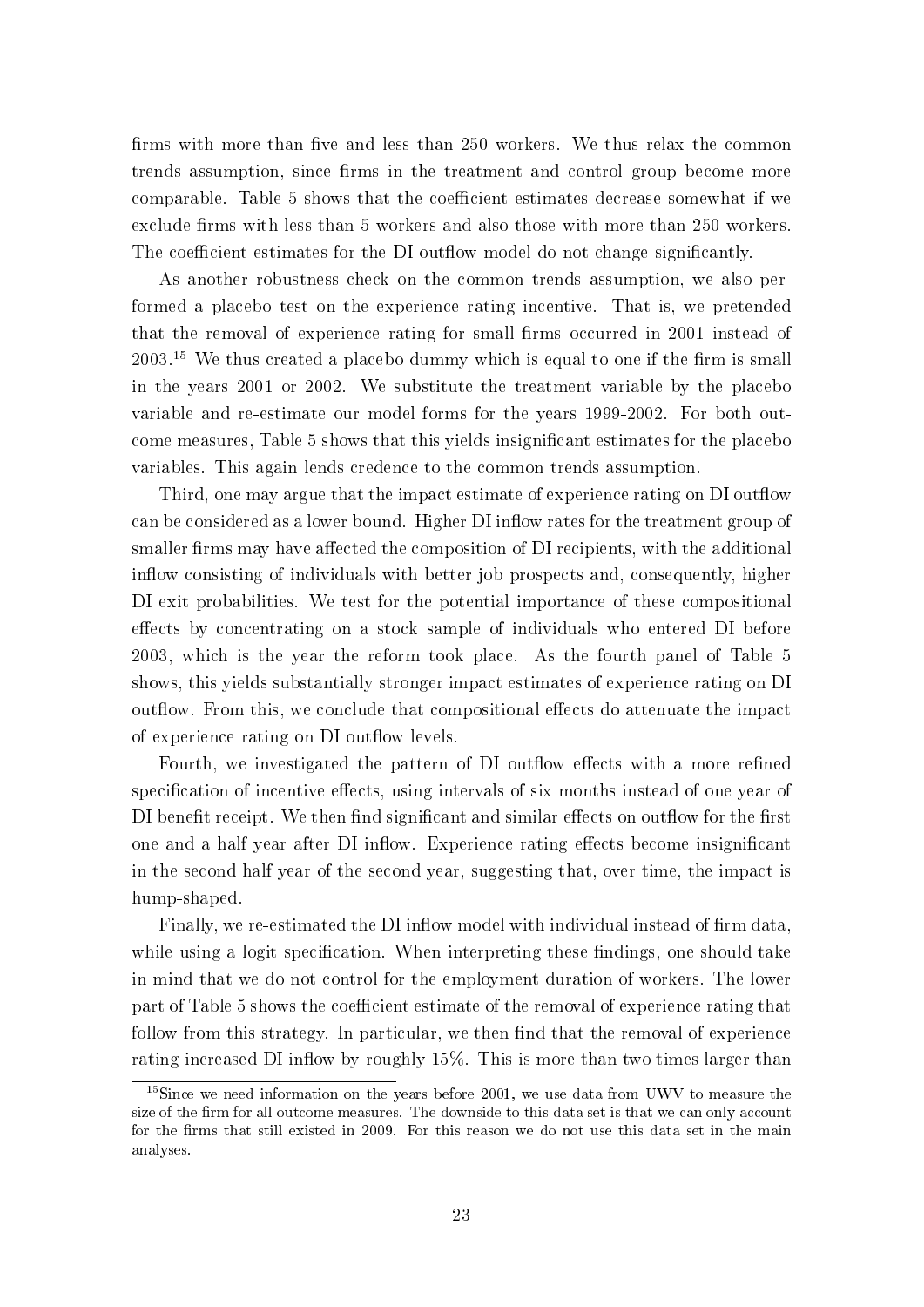|                                              | DI inflow  |          | DI outflow |         |             |         |  |
|----------------------------------------------|------------|----------|------------|---------|-------------|---------|--|
|                                              |            |          | First year |         | Second year |         |  |
| Baseline specification                       | $0.027**$  | (0.009)  | $-0.154**$ | (0.022) | $-0.039$    | (0.024) |  |
|                                              |            |          |            |         |             |         |  |
| Selection of firms                           |            |          |            |         |             |         |  |
| All firms (multiple plants)                  | $0.028**$  | (0.008)  | $-0.140**$ | (0.017) | $-0.059**$  | (0.021) |  |
| Test common trend, firm selection            |            |          |            |         |             |         |  |
| Without very small firms $^a$                | $0.020**$  | (0.007)  | $-0.166**$ | (0.031) | 0.037       | (0.031) |  |
| Without very large firms $^b$                | $0.026**$  | (0.026)  | $-0.136**$ | (0.032) | 0.033       | (0.033) |  |
| Without very small and large firms           | $0.014**$  | (0.007)  | $-0.152**$ | (0.034) | 0.049       | (0.035) |  |
|                                              |            |          |            |         |             |         |  |
| Test common trend, placebo test <sup>c</sup> |            |          |            |         |             |         |  |
| Placebo variable                             | $-0.011$   | (0.049)  | $-0.033$   | (0.061) | 0.112       | (0.076) |  |
|                                              |            |          |            |         |             |         |  |
| Selection of inflow                          |            |          |            |         |             |         |  |
| Stock sample before 2003                     |            |          | $-0.342**$ | (0.047) | $-0.060*$   | (0.033) |  |
|                                              |            |          |            |         |             |         |  |
| Separate effects for first and second        |            |          |            |         |             |         |  |
| half of the year                             |            |          |            |         |             |         |  |
| First half                                   |            |          | $-0.104**$ | (0.027) | $-0.096**$  | (0.031) |  |
| Second half                                  |            |          | $-0.219**$ | (0.030) | 0.037       | (0.034) |  |
|                                              |            |          |            |         |             |         |  |
| Individual data                              |            |          |            |         |             |         |  |
| Logit (coefficient)                          | $0.1530**$ | (0.0137) |            |         |             |         |  |
| Logit, without small and large firms         | $0.0993**$ | (0.0175) |            |         |             |         |  |

Table 5: Coefficient estimates of the effect of the removal of experience rating on DI inflow and DI outflow: Robustness tests

Every cell represents a separate analysis. Estimations include the same control variables as in the main analysis.<br>Standard errors between parenthesis, for inflow estimations obtained using bootstrap with 500 replications.

\* significant at a level of  $10\%$ , \*\* significant at a level of 5%.<br><sup>a</sup> Less than five workers; <sup>b</sup> More than 250 workers; <sup>c</sup> based on data UWV, 1999-2002

the fractional probit estimate. One explanation may be oversampling of individuals from (very) large firms, casting more doubt on the common trends assumption. We therefore repeated the estimation without individuals from very small firms (less than five workers) and large firms (with more than 250 workers). As a result, the estimated effect significantly reduces in size and does no longer significantly differ from the estimate based on firm level data.

#### 6.3 Additional analyses

#### The effect of premium caps

So far we have assumed that the effect of experience rating does not depend on the level of the experience rated DI premium, but applies to all firms in the control group equally. However, we explained earlier that premia are capped at minimum and maximum rates, causing experience rating incentives along the premium distribution to differ at the margin. In particular, firms with premiums that are capped at the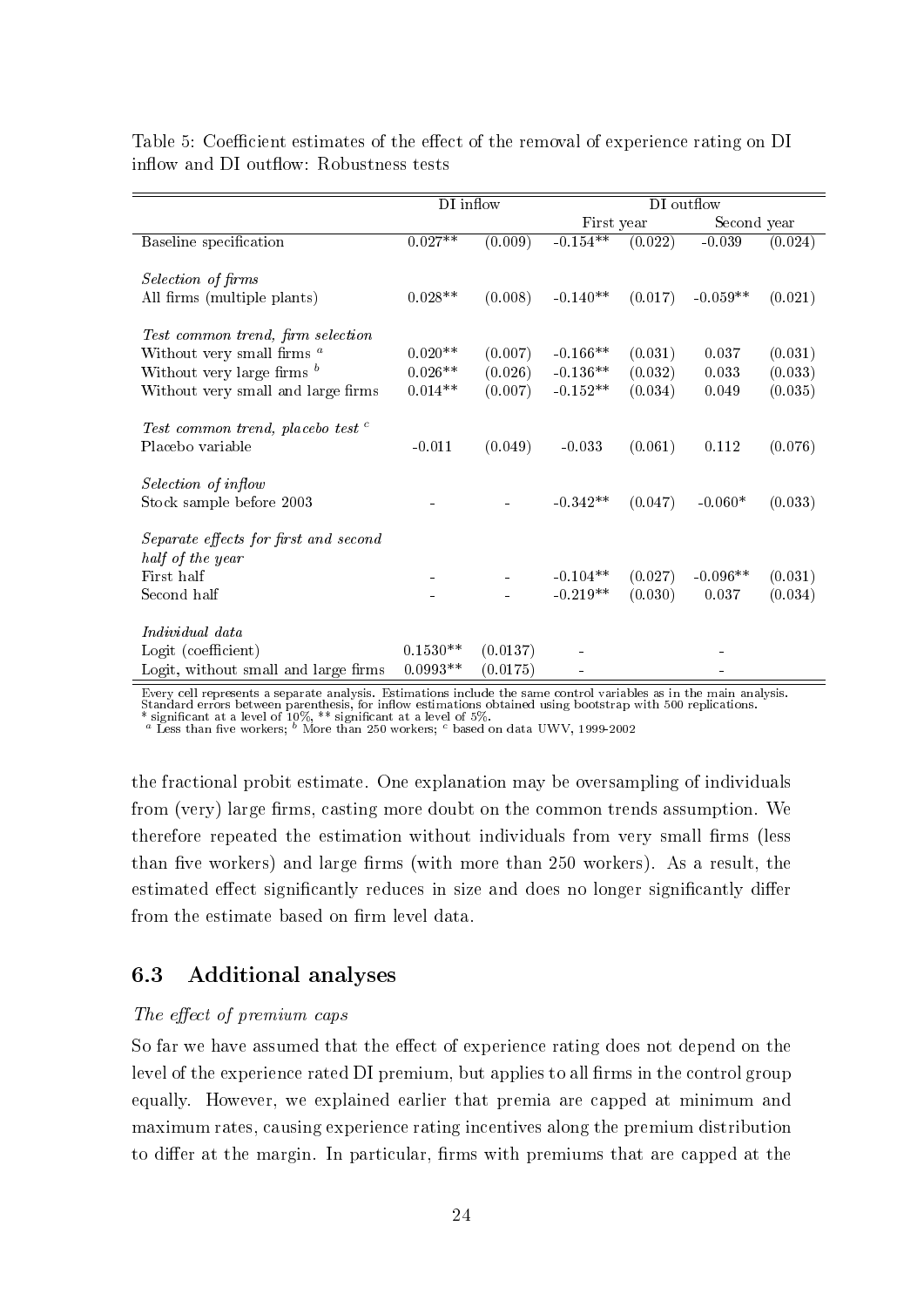maximum premium do not have an incentive to curb new DI inflow.

To estimate the importance of adverse effects of the maximum premium, we calculated the experience rated DI premium rates for firms in our sample.<sup>16</sup> This sample does not include the treatment group of small firms that were not experience rated in 2003 and 2004; for this group, we estimate a separate dummy. If firms are aware they are paying the maximum premium, one would expect experience rated firms paying the maximum premium to have higher DI inflow rates and lower DI out flow rates than those firms that pay premiums below the maximum.

Clearly, the effect of paying the maximum premium on DI inflow and DI outflow is subject to endogeneity bias. That is, firms with little prevention and reintegration activities have higher DI risks, higher corresponding DI premiums and thus a higher likelihood of paying the maximum premium. To avoid this endogeneity problem, we estimate model specifications for DI inflow and DI outflow that condition upon the initial DI risk of a firm. More specifically, we include a (third order) polynomial of DI risks in our models. The impact of the maximum premium can thus be identified as a Regression Discontinuity effect at a certain level of the DI risk.

Table 6 shows the estimation results that follow from this estimation approach for both the DI inflow model and the DI outflow model. For the DI inflow model we find a strong discontinuity effect for experience rated firms with maximum premiums. This impact is substantial when compared to other estimates, but one should take in mind that only a minority of firms pays the maximum premium. Accordingly, local treatment effects will only apply to a specific group of firms as well. In line with our earlier results, we also find DI inflow rates to be higher for the group of firms that is not experience rated. As to DI outflow, Table 6 also shows disincentive effects of the maximum premium. These effects are comparable in size to the effect of the removal of experience rating.

#### Experience rating effects after 2005

We argued earlier that the reforms after 2004 have changed the size as well as the composition of (new) DI recipients in ways that may well have been different for the treatment and control group of firms. For this reason, we restricted our analyses from 2001 to 2004. Still, we also argued that we are able to perform a similar DiD analysis for the period between 2006 and 2011, which includes the re-introduction of experience rating for small firms in 2008. In this context, the treatment is thus defined as the absence of experience rating in 2006 and 2007. As the common trends assumption may well be more restrictive in the period after 2005, estimation results should be taken with caution (see Section 5.1).

<sup>&</sup>lt;sup>16</sup>Because we do not observe exactly the same information as UWV had when they calculated the premiums, the constructed DI risk and DI premium may be subject to measurement error.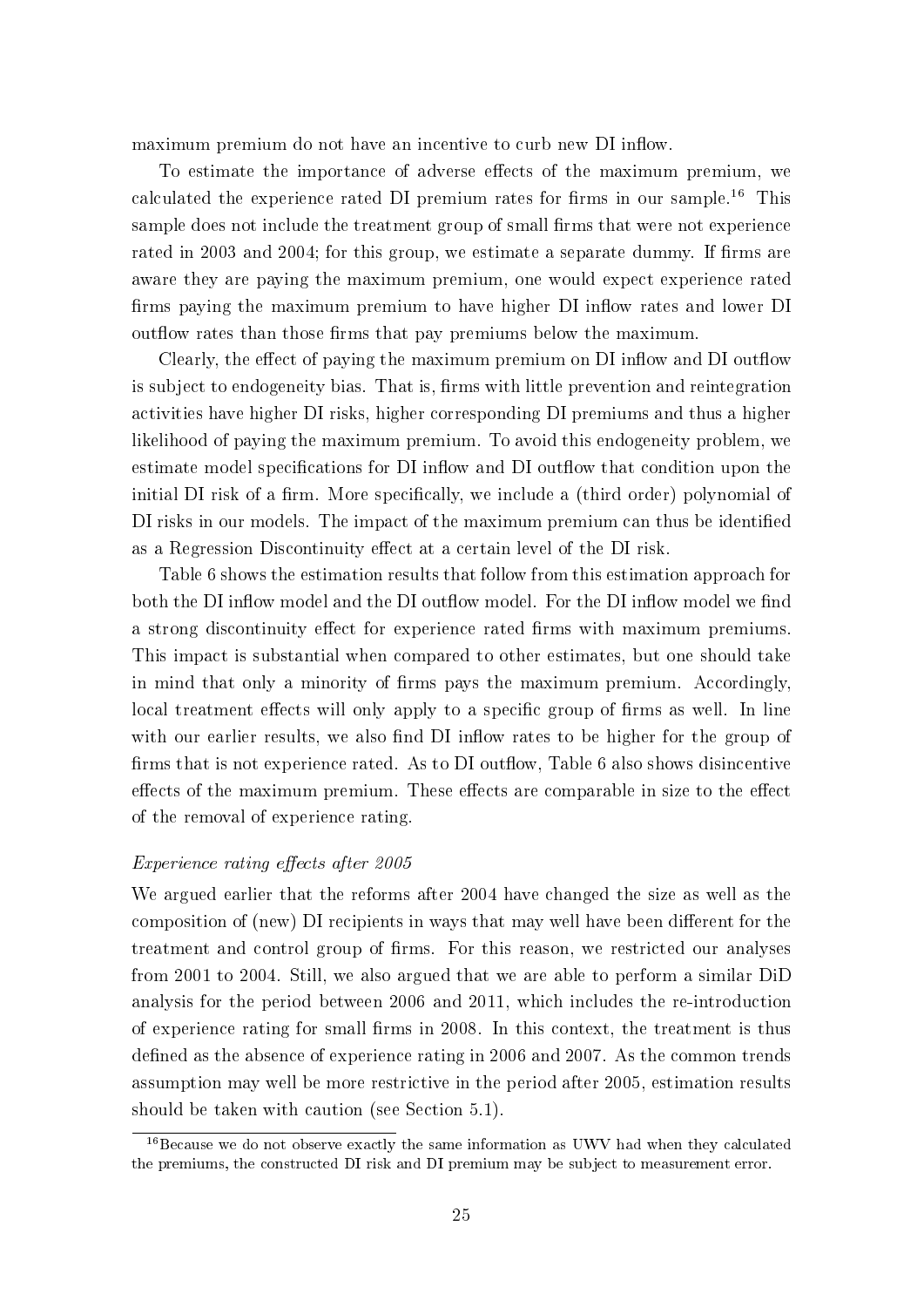|                                                           |           | DI inflow | DI outflow  |            |             |         |  |
|-----------------------------------------------------------|-----------|-----------|-------------|------------|-------------|---------|--|
|                                                           |           |           |             | First year | Second year |         |  |
| Baseline specification                                    | $0.027**$ | (0.009)   | $-0.154**$  | (0.022)    | $-0.039$    | (0.024) |  |
|                                                           |           |           |             |            |             |         |  |
| <i>Estimation with interaction terms and risk premium</i> |           |           |             |            |             |         |  |
| Reference: pays premium below max                         |           |           |             |            |             |         |  |
| Pays the maximum premium                                  | $0.111**$ | (0.023)   | $-0.128**$  | (0.025)    |             |         |  |
| Removal of ER                                             | $0.030**$ | (0.005)   | $-0.166**$  | (0.022)    | $-0.051**$  | (0.024) |  |
| Risk percentage                                           | $0.081**$ | (0.039)   | $-0.054$    | (0.034)    |             |         |  |
| Risk percentage <sup>2</sup>                              | $-0.002$  | (0.005)   | $0.0004*$   | (0.0002)   |             |         |  |
| Risk percentage <sup>3</sup>                              | 0.0001    | (0.0001)  | $-0.00001*$ | (0.000003) |             |         |  |

Table 6: Coefficient estimates of the effect of the removal of experience rating on DI inflow and DI outflow with interaction terms of premium caps

Estimations include the same control variables as in the main analysis.

Standard errors between parenthesis, for inflow estimations obtained using bootstrap with 500 replications.<br>\* significant at a level of 10%, \*\* significant at a level of 5%.

Table 7 presents the coefficient estimate of the removal of experience rating that follows from this research design for  $2006-2011$ , compared to the coefficient estimate that was obtained for the period before 2005. For both the DI inflow and DI outflow model, we find the effects of the removal of experience rating to be insignificant for the period after 2005. This suggests that firms have become unresponsive to the experience rating incentive.

When interpreting this finding, recall that the DI scheme and the incentive of DI experience rating differs between the periods before and after 2005 at least in three ways. First, in the new DI scheme that started in 2006 experience rating no longer applies to individuals with a disability degree of less than 35%, as these are excluded from DI benefits in the new scheme. It is likely that this change has increased the share of workers in DI with bad job prospects. Second, in 2005 the period of continued wage payments during sickness was extended from one to two years. This reform may well have decreased the (additional) effect of experience rating as well, as re-employment probabilities usually decrease over time. Third, both the range of the experience rating premiums as the level of the maximum premiums decreased substantially after 2005 (see Figure 3), causing the effective impact of the experience rated premium on the employers wage costs to decrease accordingly.

With this in mind, the pertaining question is how changes in the size and composition of the DI inflow since 2005 have affected the impact of experience rating. To shed light on this question, it is instructive to re-estimate our benchmark model for the pre-2005 period for the sample of workers that would still be entitled to DI benefits in the post-2005 period. Stated differently, this means that in our sample we should exclude workers that would no longer have been entitled to DI benefits in the post-2005 period. These are workers with disability degrees below 35% of their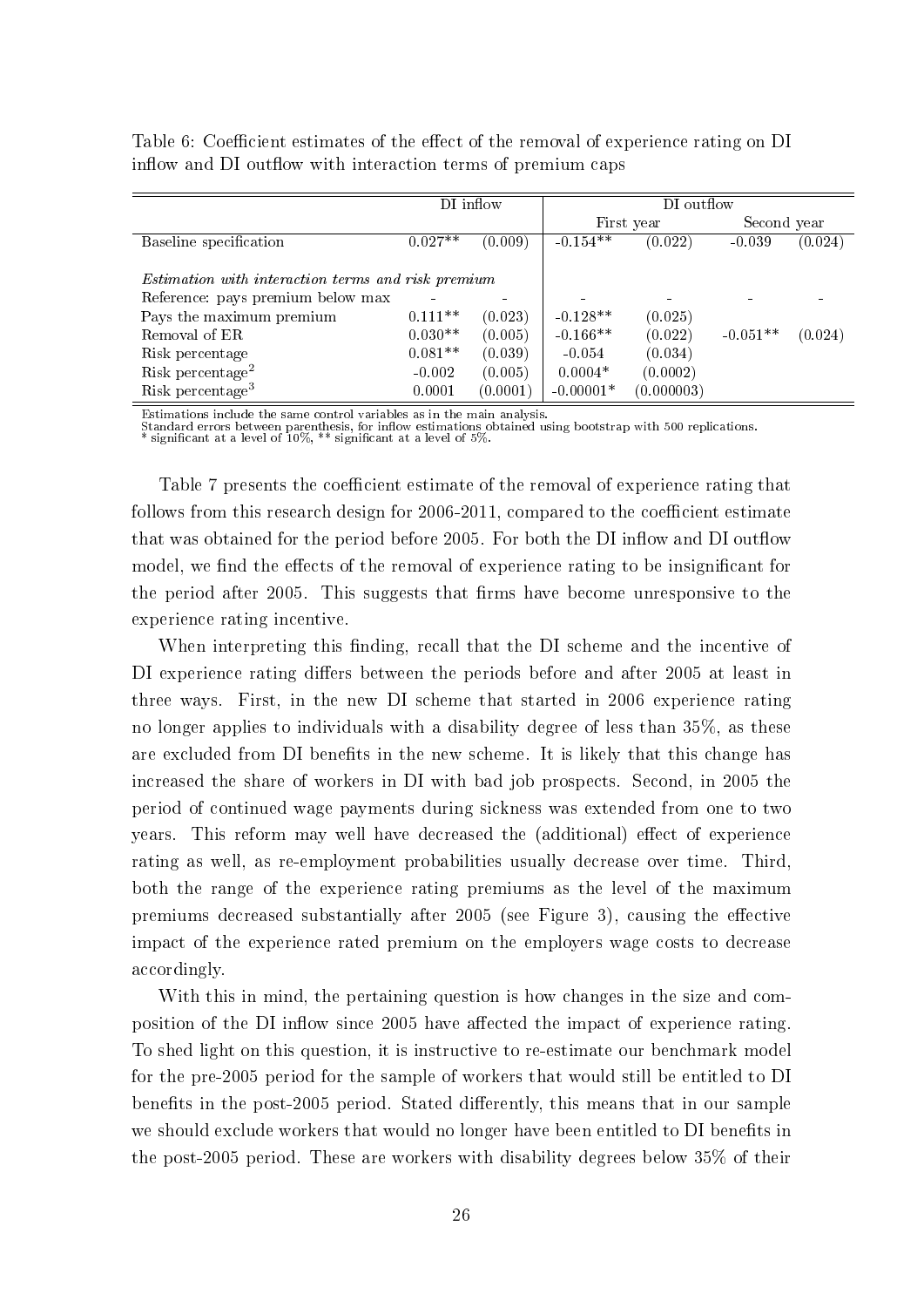Table 7: Coefficient estimates (average partial effect for DI inflow) of the effect of the removal of experience rating on DI inflow and DI outflow: before and after 2005 and for different selections of DI spells before 2005.

|                                        | DI inflow  |          | DI outflow |         |             |         |  |
|----------------------------------------|------------|----------|------------|---------|-------------|---------|--|
|                                        |            |          | First year |         | Second year |         |  |
| Before 2005                            | $0.0005**$ | (0.0002) | $-0.154**$ | (0.022) | $-0.039$    | (0.024) |  |
| After 2005                             | 0.0001     | (0.0001) | 0.068      | (0.079) | 0.053       | (0.137) |  |
|                                        |            |          |            |         |             |         |  |
| <i>Before 2005, different samples:</i> |            |          |            |         |             |         |  |
| Exclusion DI spells $\langle =35\%$    | $0.0005**$ | (0.0001) | $-0.106**$ | (0.034) | 0.016       | (0.034) |  |
| Expansion sick leave period, $>35\%$   | $0.0003**$ | (0.0001) | $-0.047$   | (0.034) | $0.084**$   | (0.040) |  |

Every cell represents a different estimation. Estimations include the same control variables as in the main analysis.<br>\* significant at a level of 10%, \*\* significant at a level of 5%

pre-disability wages and workers that leave DI benefits in the first year of benefit receipt.

When following the above strategy, we obtain coefficient estimates for the DI inflow and DI outflow model that are presented in the lower panel of Table 7. According to the table, the exclusion of workers with disability degrees below 35% does not significantly affect our model estimates for the DI inflow and the DI outflow model. When excluding workers with DI spells that are shorter than one year however, the effect estimates for the pre-2005 period become significantly smaller. The average partial effect on DI inflow drops from  $0.0005$  to  $0.0003$ , whereas and the effect on DI outflow in the first year becomes insignificant. This suggests that the lower impact of DI experience in the post-2005 period is partially due to the extension of the sickness period that precedes  $DI$ .<sup>17</sup>

# 7 Conclusion

This paper studies the effect of firm experience rating on DI inflow and DI outflow in the Netherlands, using matched firm and worker data. We exploit the removal of experience rating for small firms in 2003, allowing us to use a difference-in-difference design on matched administrative data sets covering the majority of Dutch firms and their workers. Our focus is on the period until 2005, as there were other reforms in 2005 in 2006 that may well have affected small and large firms in different ways. In particular, in 2005 the sickness benefit period that precedes DI claims was extended from one to two years and in 2006 the disability scheme was split in separate schemes for permanently and fully disabled individuals and partially and/or

 $17$ At the same time, there are reasons to believe that the impact of the extension may be underestimated. In particular, it is likely that financial incentives due to wage continuation in the sickness period are perceived by employers as more direct than the delayed impact of experience rating.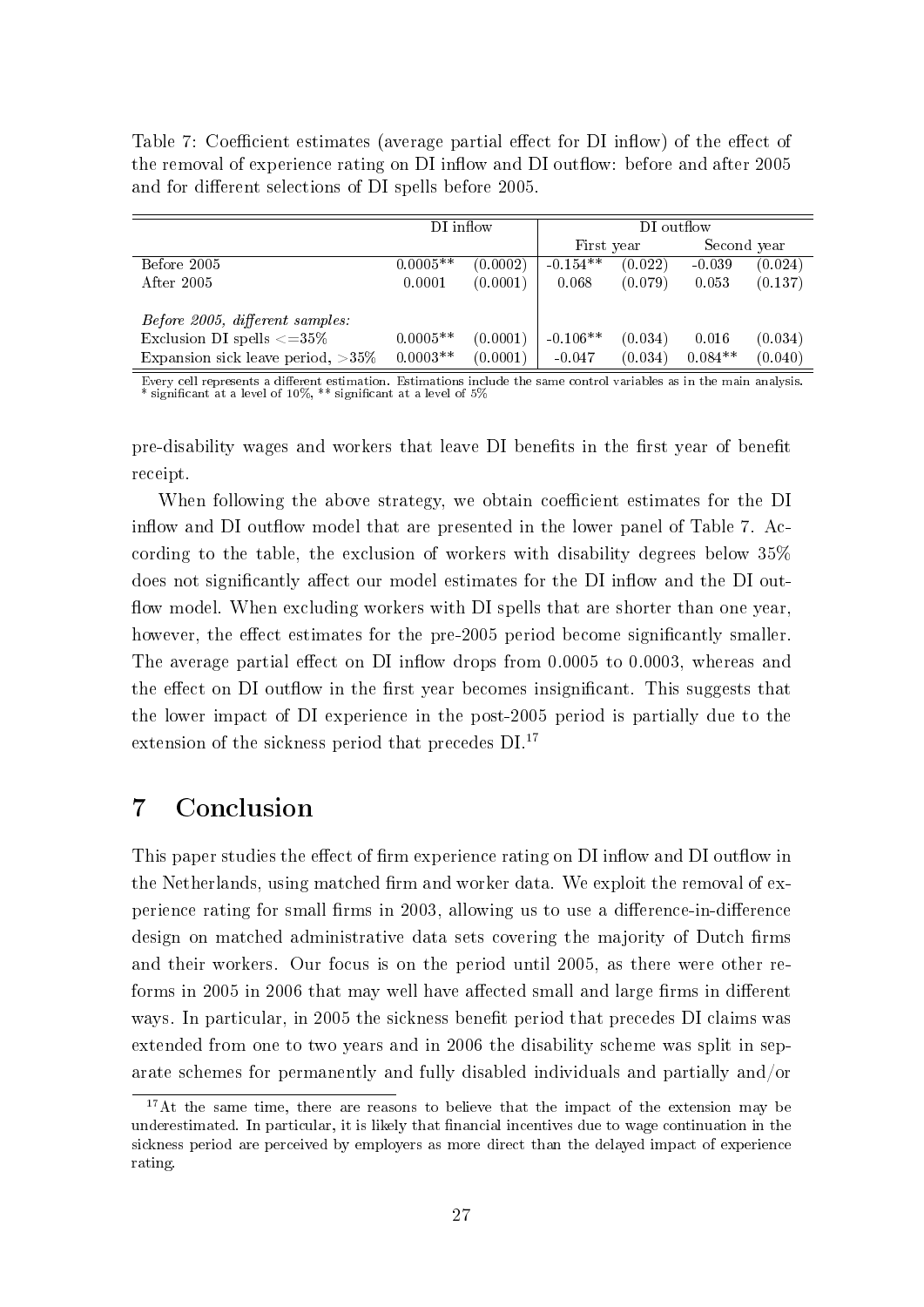temporary disabled individuals.

Our main finding is that the removal of experience rating in 2003 increased the DI inflow for small firms by about  $7\%$ , whereas DI outflow of individuals from small firms decreased by about  $12\%$ . As to DI inflow, our results are about half the size of the effects on inflow found by Koning (2009) and Van Sonsbeek and Gradus  $(2013)$ . Moreover, there is strong evidence that the decrease in DI outflow for the treatment group of small firms is confined to partially disabled workers and workers with relatively high DI benefits. Interestingly, we also find evidence that the cap that was used for experience rated premiums had substantial disincentive effects. That is, firms paying the maximum premium had higher DI inflow rates and lower DI exit rates, suggesting that they respond to the absence of prevention and reintegration incentives (at the margin).

We also have broadened our perspective by assessing the specific context that may or may not have contributed to the effectiveness of experience rating. To do so, we have estimated our model for the period after 2005, exploiting the reintroduction of experience rating for small firms in 2008. We then find no evidence of experience rating effects, neither on DI inflow nor on DI outflow. To investigate the potential role of post-2005 reforms in explaining these outcomes, we re-estimated our benchmark model for the pre-2005 period without workers that would no longer have been entitled to DI benefits in the post-2005 period. Based on this analysis, we argue that particularly the extension of the sickness benefit period to two years has lowered the potential impact of experience rating on both DI inflow and DI outflow.

# References

- Autor, D. and Duggan, M. (2007). Distinguishing income from substitution effects in disability insurance. American Economic Review, American Economic Association,  $97(2):119-124$ .
- Autor, D. and Duggan, M. (2010). Supporting work: A proposal for modernizing the u.s. disability. The Center for American Progress and The Hamilton Project.
- Böheim, R. and Leoni, T. (2011). Firms moral hazard in sickness absences. Economics working papers 2011-13, Department of Economics, Johannes Kepler University Linz, Austria.
- Bruce, C. and Atkins, F. (1993). Efficiency effects of premium-setting regimes under workers' compensation: Canada and the United States. Journal of Labor *Economics*,  $11(1, Part 2: U.S.$  and Canadian Income): S38-S69.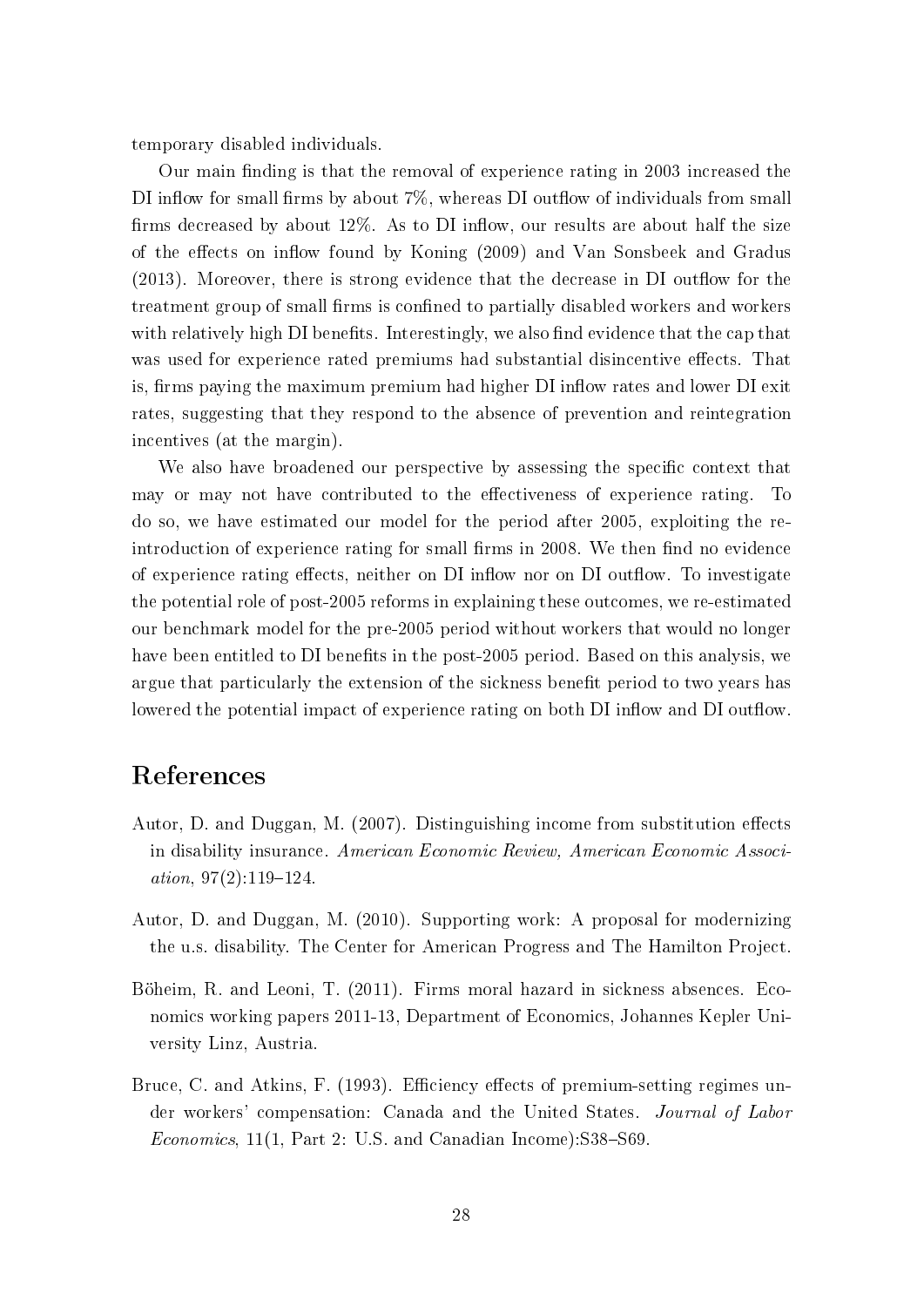- Campolieti, M., Hyatt, D., and Thomason, T. (2006). Experience rating, work injuries and benefit costs: Some new evidence. Relationes industrielles/Industrial Relations,  $61(1):118-145$ .
- De Jong, P., Lindeboom, M., and van der Klaauw, B. (2011). Screening disability insurance. Journal of the European Economic Association,  $9(1)$ :106-129.
- Deelen, A. (2005). Adverse selection in disability insurance:empirical evidence for dutch firms. CPB Discussion Paper no.46.
- Fevang, E., Markussen, S., and Røed, K. (2011). The sick pay trap. IZA Discussion Papers No. 5655, Institute for the Study of Labor.
- Hassink, W., Koning, P., and Zwinkels, W. (2014). Employers opting out of disability insurance: Selection or incentive effects. Not published.
- Hyatt, D. and Thomason, T. (1998). Evidence on the efficacy of experience rating. Not published.
- Ison, T. (1986). The signicance of experience rating. Osgoode Hall Law Journal,  $24(4):723-742.$
- Kok, L., Heyma, A., and Lammers, M. (2013). Verlaag kosten loondoorbetaling voor kleine bedrijven. TPE digitaal,  $7(3):4-17$ .
- Koning, P.  $(2009)$ . Experience rating and the inflow into disability insurance. De  $Economist, 157(3):315-335.$
- Koning, P. and Lindeboom, M. (2015). The rise and fall of disability insurance enrollment in the netherlands. Journal of Economic Perspectives, 29(2).
- Koning, P. and van Vuuren, D. (2007). Hidden unemployment in disability insurance. Labour,  $21(4):611-636$ .
- Koning, P. and van Vuuren, D. (2010). Disability insurance and unemployment insurance as substitute pathways. Applied Economics,  $42(5)$ :575-588.
- Korkeamäki, O. and Kyyrä, T. (2012). Institutional rules, labour demand and retirement through disability programme participation. Journal of Population  $Economics, 25(2):439-468.$
- LaDou, J.  $(2011)$ . The european influence on workers' compensation reform in the united states.  $10(103)$ .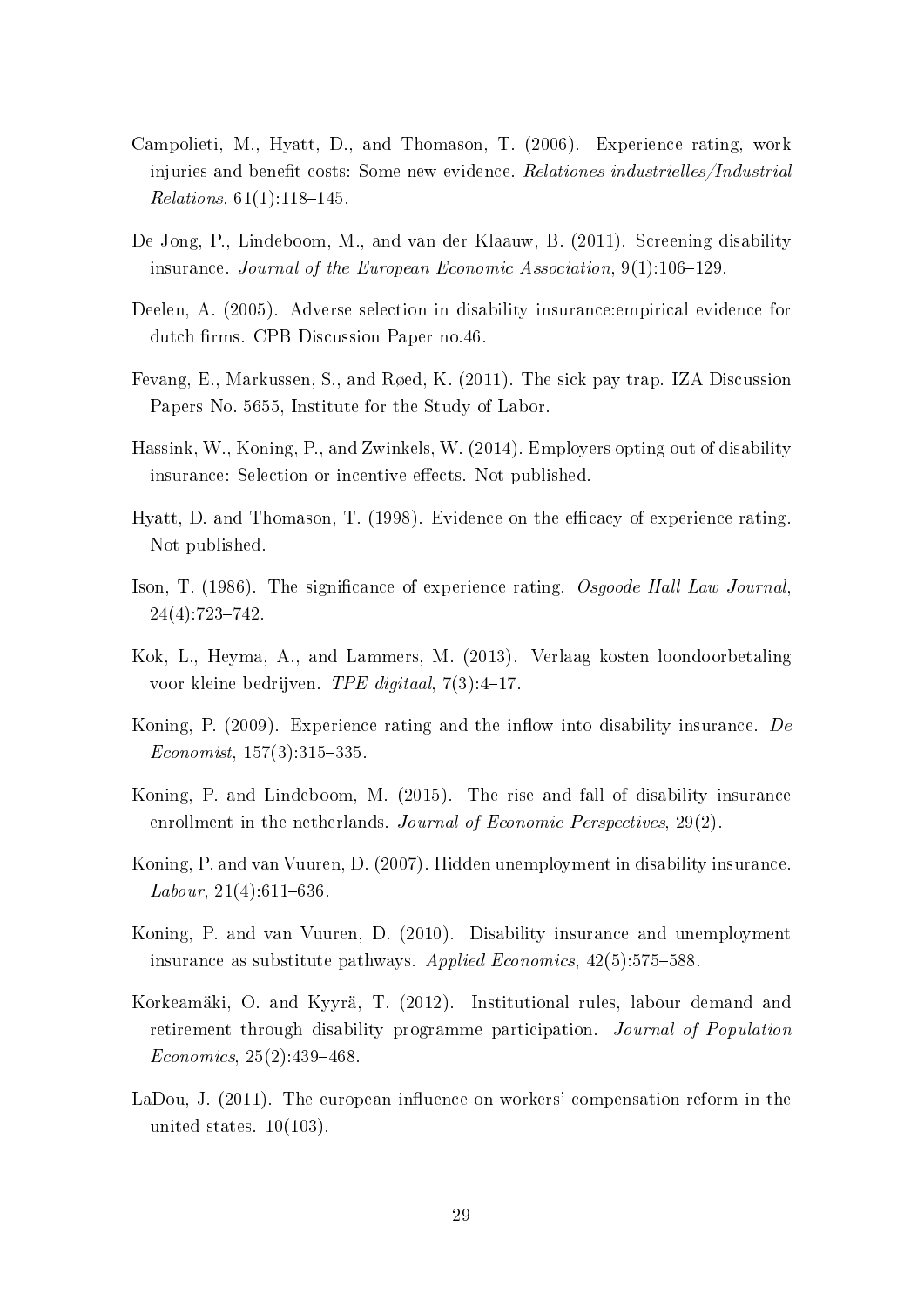- Lengagne, P. (2014). Workers compensation insurance: Incentive effects of experience rating on work-related health and safety. Irdes Working Paper 64.
- Lippel, K. (1999). Therapeutic and anti-therapeutic consequences of workers' compensation. International Journal of Law and Psychiatry,  $22(5-6):521-546$ .
- Marie, O. and Castello, J. V.  $(2012)$ . Measuring the (income) effect of disability insurance generosity on labour market participation. Journal of Public Economics 96:198210.
- McCrary, J. (2008). Manipulation of the running variable in the regression discontinuity design: A density test. Journal of Economic Literature,  $142(2)$ :698-714.
- OECD (2010). Sickness, disability and work: Breaking the barriers. A synthesis of ndings across OECD countries. OECD Publishing, Paris.
- Papke, L. and Wooldridge, J. (2008). Panel data methods for fractional response variables with an application to test pass rates. Journal of Econometrics, 145:121– 133.
- Ruser, J. (1985). Workers' compensation insurance, experience-rating, and occupational injuries. The RAND Journal of Economics,  $16(4):487-503$ .
- Ruser, J. (1991). Workers' compensation and occupational injuries and illnesses. Journal of Labor Economics,  $9(4):325-350$ .
- Ruser, J. and Butler, R. (2009). The economics of occupational safety and health. Foundations and Trends in Microeconomics,  $5(5):301-354$ .
- Seabury, S., McLaren, C., Reville, R., Neuhauser, F., and Mendeloff, J. (2012). Workers' compensation experience rating and return to work. Policy and Practice in Health and Safety,  $10(1):97-115$ .
- Strunin, L. and Boden, L. (2004). The workers' compensation system: Worker friend or foe? American Journal of Industrial Medicine,  $45(4)$ :338-345.
- Tompa, E., Cullen, K., and McLeod, C. (2012). Update on a systematic literature review on the effectiveness of experience rating. Policy and Practice in Health and  $Safety, 2:47–65.$
- Van Sonsbeek, J.-M. and Gradus, R.  $(2013)$ . Estimating the effects of recent disability reforms in the Netherlands. Oxford Economic Papers, pages  $832$ –855.
- Wooldridge, J. (2010). Correlated random effects models with unbalanced panels. Manuscript.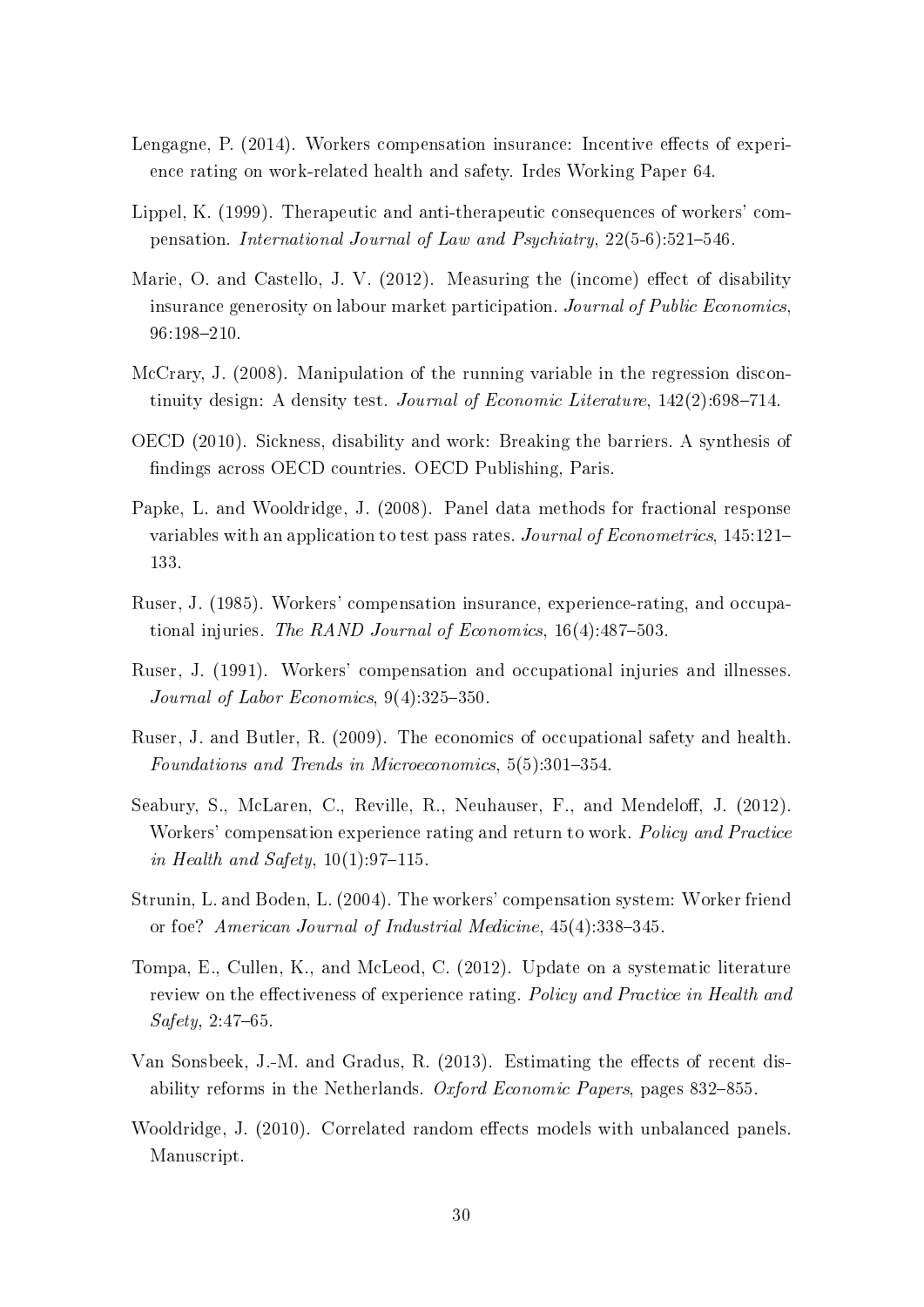# A Appendix: Full estimation results of baseline specifications

Table A1: Fractional probit estimations for the fraction of workers per firm that is awarded with DI benefits (2001-2004) and Cox proportional hazard estimates of outflow from DI, for individuals who entered DI between 2001 and 2004.

|                                         | DI Inflow          |         | DI Outflow |         |  |
|-----------------------------------------|--------------------|---------|------------|---------|--|
| <b>Effects Experience Rating</b>        |                    |         |            |         |  |
| Removal of ER                           | $0.027**$          | (0.009) |            |         |  |
| Removal of ER, first year after inflow  |                    |         | $-0.154**$ | (0.022) |  |
| Removal of ER, second year after inflow |                    |         | $-0.039$   | (0.024) |  |
| Firm characteristics                    |                    |         |            |         |  |
| Small firm                              | 0.041              | (0.040) | $-0.037**$ | (0.014) |  |
| Middle-sized firm                       | 0.040              | (0.024) | 0.029      | (0.019) |  |
| Average age                             | $0.007^{\ast\ast}$ | (0.001) |            |         |  |
| Percentage of men                       | $-0.031$           | (0.047) |            |         |  |
| Percentage of immigrants                | 0.063              | (0.056) |            |         |  |
| Percentage of single households         | 0.054              | (0.040) |            |         |  |
| Percentage of single parents            | $\rm 0.031$        | (0.048) |            |         |  |
| Percentage of parents                   | $0.089**$          | (0.019) |            |         |  |
| Annual wage below $\epsilon$ 7,500      | $0.372**$          | (0.047) |            |         |  |
| Annual wage €7,500-15,000               | $0.333**$          | (0.044) |            |         |  |
| Annual wage €15,000-25,000              | $0.255**$          | (0.042) |            |         |  |
| Annual wage €25,000-40,000              | $0.164**$          | (0.040) |            |         |  |
| <b>Sector</b>                           |                    |         |            |         |  |
| - Agriculture                           | $0.089**$          | (0.019) | $-0.029$   | (0.031) |  |
| - Industry                              | $0.180**$          | (0.014) | $-0.104**$ | (0.032) |  |
| - Government                            | $0.131**$          | (0.013) | $-0.025$   | (0.033) |  |
| - Construction                          | $0.375**$          | (0.015) | $-0.183**$ | (0.038) |  |
| - Trade                                 | $0.130**$          | (0.013) | 0.013      | (0.032) |  |
| - Food                                  | $0.033**$          | (0.017) | $-0.019$   | (0.035) |  |
| - Transport                             | $0.222**$          | (0.019) | $0.133**$  | (0.035) |  |
| - Financial                             | $0.255**$          | (0.061) | $0.253**$  | (0.057) |  |
| - Business                              | $0.116**$          | (0.015) | $-0.055*$  | (0.033) |  |
| - Education                             | $0.095**$          | (0.017) | $-0.065*$  | (0.034) |  |
| - Health care                           | $0.110**$          | (0.015) | $-0.008$   | (0.031) |  |
| Worker characteristics                  |                    |         |            |         |  |
| Age, $25-35$                            |                    |         | $-0.086**$ | (0.024) |  |
| Age, 35-45                              |                    |         | $-0.291**$ | (0.024) |  |
| Age, 45-55                              |                    |         | $-0.592**$ | (0.024) |  |
| Age, $55-65$                            |                    |         | $-0.771**$ | (0.025) |  |
| Man                                     |                    |         | 0.005      | (0.010) |  |